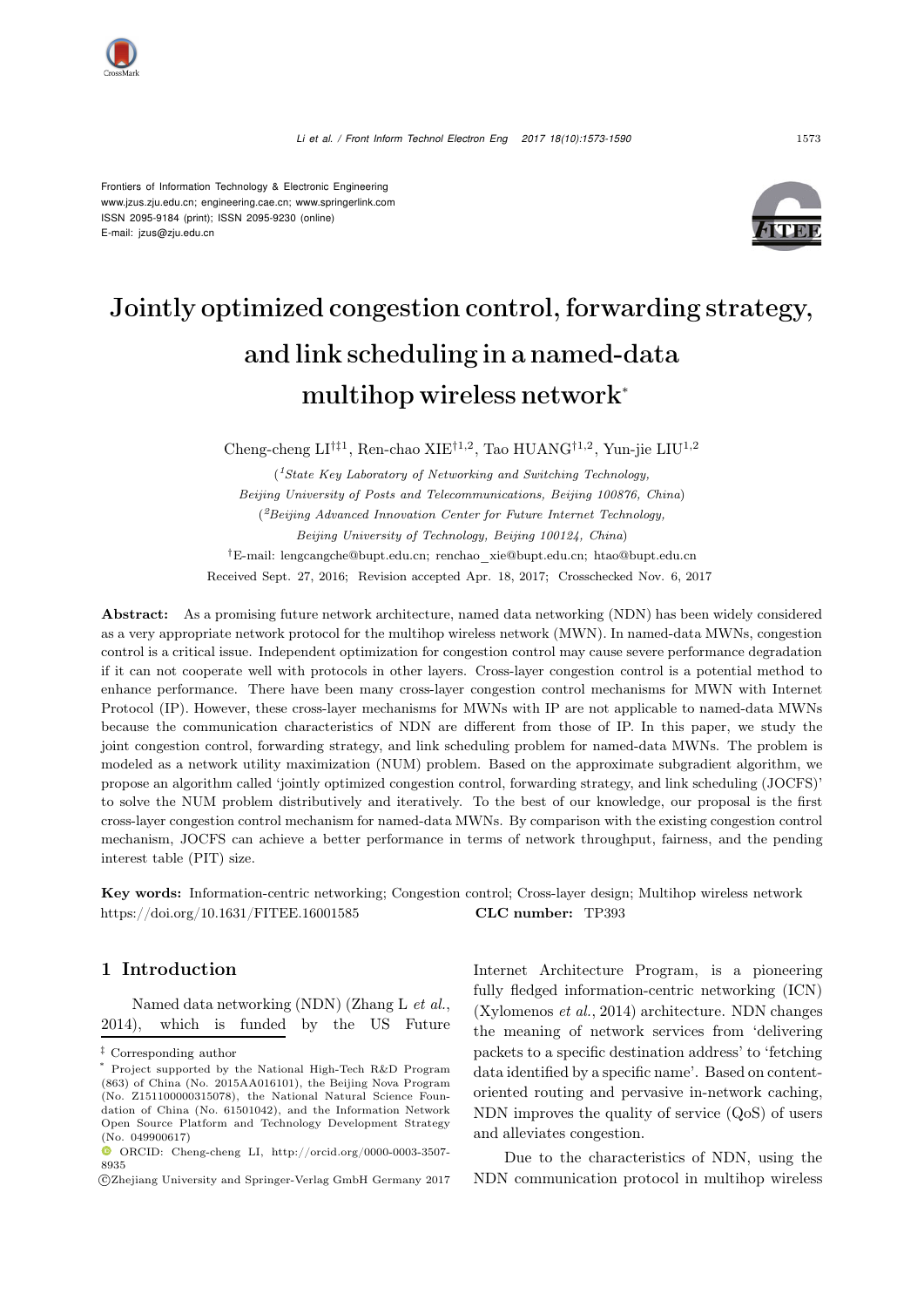networks (MWNs) (which contain a lot of specific application scenarios, including the ad hoc network, wireless mesh network (WMN), vehicular ad hoc network (VANET), and wireless sensor network (WSN)) has been attracting a lot of attention [\(Meisel](#page-13-0) *et al.*, [2010](#page-13-0); [Amadeo](#page-13-1) *et al.*, [2012;](#page-13-1) [2013;](#page-13-2) [2015;](#page-13-3) [Etefia](#page-13-4) *et al.*, [2012](#page-13-4); [Wang](#page-14-2) *et al.*, [2012;](#page-14-2) [Grassi](#page-13-5) *et al.*, [2014;](#page-13-5) [2015](#page-13-6)) in recent years. These studies have demonstrated the advantages of NDN, compared with Internet Protocol (IP) for building MWN. We call a MWN built with NDN a 'named-data MWN' in this paper.

Named-data MWN has the following advantages [\(Meisel](#page-13-0) *et al.*, [2010\)](#page-13-0): First, the demand on link bandwidth resources can be reduced effectively because of NDN's content-oriented routing and innetwork caching. Second, routing algorithms of IP cause enormous overheads, which are largely reduced by using NDN. Third, NDN improves the resistance of MWN to the mobility problem because of content-oriented routing, in-network caching, and dynamic multi-path forwarding. Last but not the least, the security of named-data MWNs is based on information objects instead of vulnerable wireless channels.

However, in named-data MWNs, congestion control is still a critical issue. This is because link bandwidth is a scarce resource in the network, leading to small capacities of wireless links according to the Shannon theory. If receivers/providers cannot control the sending rates of Interest/Data to adapt to the congestion status, the network will be stuck in resource exhaust and more serious congestion, leading to a deteriorated QoS.

However, there are few studies about congestion/transport control in named-data MWNs [\(Amadeo](#page-13-2) *et al.*, [2013](#page-13-2); [2014;](#page-13-7) [Zhang](#page-14-3) *et al.*, [2013\)](#page-14-3). [Amadeo](#page-13-2) *et al.* [\(2013](#page-13-2)) proposed a multi-layer mechanism, called the 'enhanced-content-centric multihop wireless network (E-CHANET)', for named-data MWNs. It consists of routing, forwarding, mobility handler, and transport function. The transport function of E-CHANET takes advantage of a sustainable transmission rate of Data packets at the bottleneck node, and the inter Data gap at the content receiver to determine the sending rate of Interest by the receiver. [Amadeo](#page-13-7) *et al.* [\(2014\)](#page-13-7) proposed a self-regulating interest rate control (SIRC) scheme to address flow control and congestion control. This scheme uses inter-arrival times of Data

packets to regulate the sending rate and pace of Interest packets at the receiver side. [Zhang](#page-14-3) *et al.* [\(2013\)](#page-14-3) used ORBIT, which is an open access platform, to evaluate the chunk-switched hop pull control protocol (CHoPCoP) over wireless networks. CHoP-CoP [\(Zhang F](#page-14-4) *et al.*, [2014\)](#page-14-4) uses explicit congestion control to cope with the multiple-source, multiplepath situation of NDN.

Although some research has been conducted for congestion control in named-data MWNs, there has not been a cross-layer congestion control to our best knowledge. Independently optimizing congestion control usually degrades the performance of the network.

Existing network protocols operate independently at each layer of the network stack. When these protocols can not cooperate well, layered methodology may cause severe performance degradation. Because interference and multiple access at the physical and medium access control (MAC) layers affect the forwarding strategy and the congestion control performed at forwarding and content layers, this performance degradation is common in named-data MWNs [\(Laufer](#page-13-8) *et al.*, [2014\)](#page-13-8).

In the literature about congestion control for MWNs with IP, many studies have verified the advantages of cross-layer optimization, involving congestion control, routing, MAC, and power control [\(Lin and Shroff](#page-13-9), [2004](#page-13-9); [Ding and Wu, 2013;](#page-13-10) [Ghaderi](#page-13-11) *et al.*, [2014;](#page-13-11) [Laufer](#page-13-8) *et al.*, [2014;](#page-13-8) Qu *[et al.](#page-13-12)*, [2015](#page-13-12); Stai *[et al.](#page-14-5)*, [2015](#page-14-5)).

However, these cross-layer congestion control mechanisms for MWNs with IP cannot be applied to named-data MWNs, because of the following important observations about NDN: (1) There is a 'flow balance' over every bidirectional link—an Interest packet forwarded over a bidirectional link in some direction will trigger a Data packet forwarded by the same bidirectional link in the reverse direction (Li *[et al.](#page-13-13)*, [2015\)](#page-13-13). (2) Bandwidth in named-data MWNs is so scarce that traffic caused by both the Interest and Data should be considered. (3) Different Interest packets of one flow (in this study, we use terminology 'flow' to represent one content retrieval process, different from the 'flow' in MWNs with IP) can be forwarded through dynamic multiple paths.

Enlightened by cross-layer congestion control for MWNs with IP, cross-layer congestion control in named-data MWNs may be a potential solu-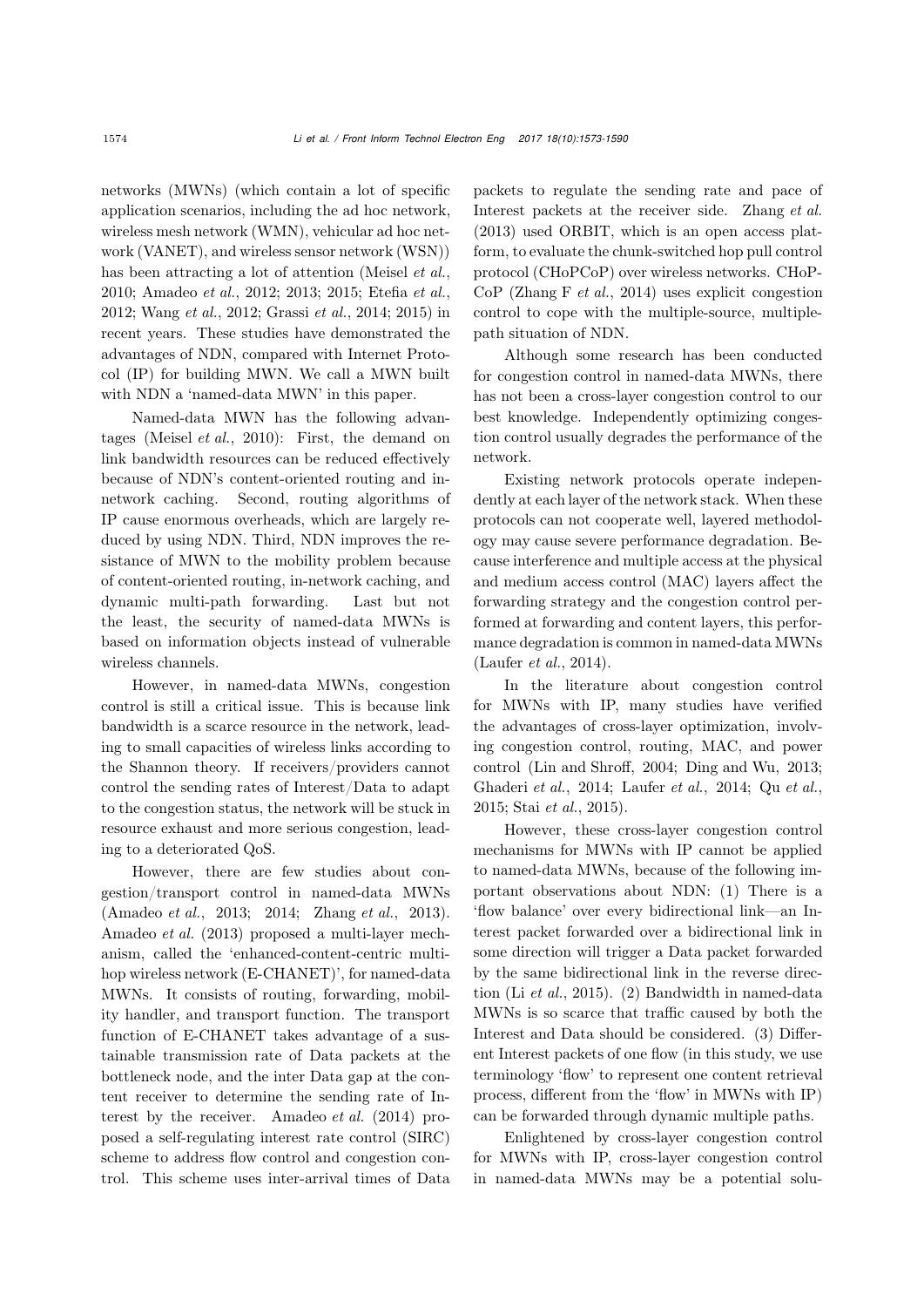tion to enhance the throughput of the network and to improve the efficiency of resource utilization. Therefore, in this study we study the crosslayer design for congestion control, forwarding strategy, and link scheduling for named-data MWNs. We propose an iterative and distributed algorithm named 'jointly optimized congestion control, forwarding strategy, and link scheduling (JOCFS)', which jointly optimizes (1) the sending rates of Interest/Data by receivers/providers, (2) selection of Interest/Data to forward over activated links, and (3) the link activation time.

The contributions of this study are listed as follows:

1. First, we study the communication characteristics of named-data MWNs and model the JOCFS problem as a network utility maximization (NUM) problem that aims at enhancing the overall network utility and stabilizing the network.

2. By the Lagrangian relaxation and dual decomposition, we obtain two subproblems to prepare for calculating the approximate subgradient of the dual function. Enlightened by the approximate subgradient algorithm to solve the dual problem [\(Mijangos](#page-13-14), [2006\)](#page-13-14), we propose an iterative algorithm called 'JOCFS' to solve the NUM problem.

3. One of two subproblems, the joint scheduling and forwarding problem (JSFP), is distinct from the link scheduling and routing problem for MWNs with IP. JSFP is additionally constrained by constraints that are related to the 'flow balance' stated above. Because of these additional constraints, the traditional maximum weight matching (MWM) algorithm cannot be applied directly. To overcome this difficulty, we adopt the Lyapunov optimization [\(Georgiadis](#page-13-15) *et al.*, [2006\)](#page-13-15) and introduce a class of virtual queues [\(Neely](#page-13-16) *et al.*, [2008;](#page-13-16) [Stai and Papavassiliou, 2014\)](#page-14-6) to transform JSFP to multiple MWM problems.

4. After proposing JOCFS, we analyze the convergence of JOCFS and prove that it can converge to the optimal solution of the NUM problem. Moreover, we discuss the distributed implementation of JOCFS.

5. We compare JOCFS with the existing congestion control mechanism by simulation. We find that JOCFS outperforms the existing congestion control mechanism in terms of network throughput, fairness, and the pending interest table (PIT) size.

# <span id="page-2-0"></span>2 Communication process of the named-data multihop wireless network

There are mainly two types of packets in nameddata MWNs: Interest packets and Data packets. The communication process begins from the application of the content receiver sending an Interest packet to retrieve the corresponding Data packet (content chunk). The Interest packet is forwarded by intermediate nodes in the network toward potentially multiple content providers. When the Interest packet arrives at a node that has the solicited Data packet, the Data packet is sent back by the application of this node in response to the Interest packet along the same path in the reverse direction.

The forwarding strategy of a node chooses a neighbor node from the forwarding information base (FIB) entry, and the node forwards a specific Interest packet to this neighbor node. A node forwards a Data packet to the neighbor node from which it receives the corresponding Interest packet (according to the information in PIT). Forwarding a packet to some node is equivalent to forwarding it over a corresponding link. Thus, we use the term 'forward a packet over a link' to represent 'forward a packet to a corresponding node' in this paper.

Due to the communication mechanism of named-data MWNs, over each bidirectional link, there is an interesting and important 'flow balance' between Interest and Data packets. Specifically, if an Interest packet is forwarded over a bidirectional link in the upstream direction (i.e., from the content receiver to the content provider), a corresponding Data packet should be forwarded over the same bidirectional link in the downstream direction (i.e., from the content provider to the content receiver). For in-stance, as shown in Fig. [1,](#page-3-0) there is a node  $h$  fetching contents from node  $k$  with nodes  $i$  and  $j$  on the path. In this scenario, the number of the Interest packets forwarded over link  $(i, j)$  (where i is the transmitting node and  $i$  is the receiving node) is approximately equal to that of the Data packets forwarded over link  $(j, i).$ 

Inspired by the above observation, Yi *[et al.](#page-14-7)* [\(2013\)](#page-14-7) set a forwarding rate limit of Interest by intermediate nodes to control the traffic caused by Data. Assume that in Fig. [1,](#page-3-0) the capacity of link  $(i, i)$  is  $C_{(i,i)}$ , and the average size of Data packets over link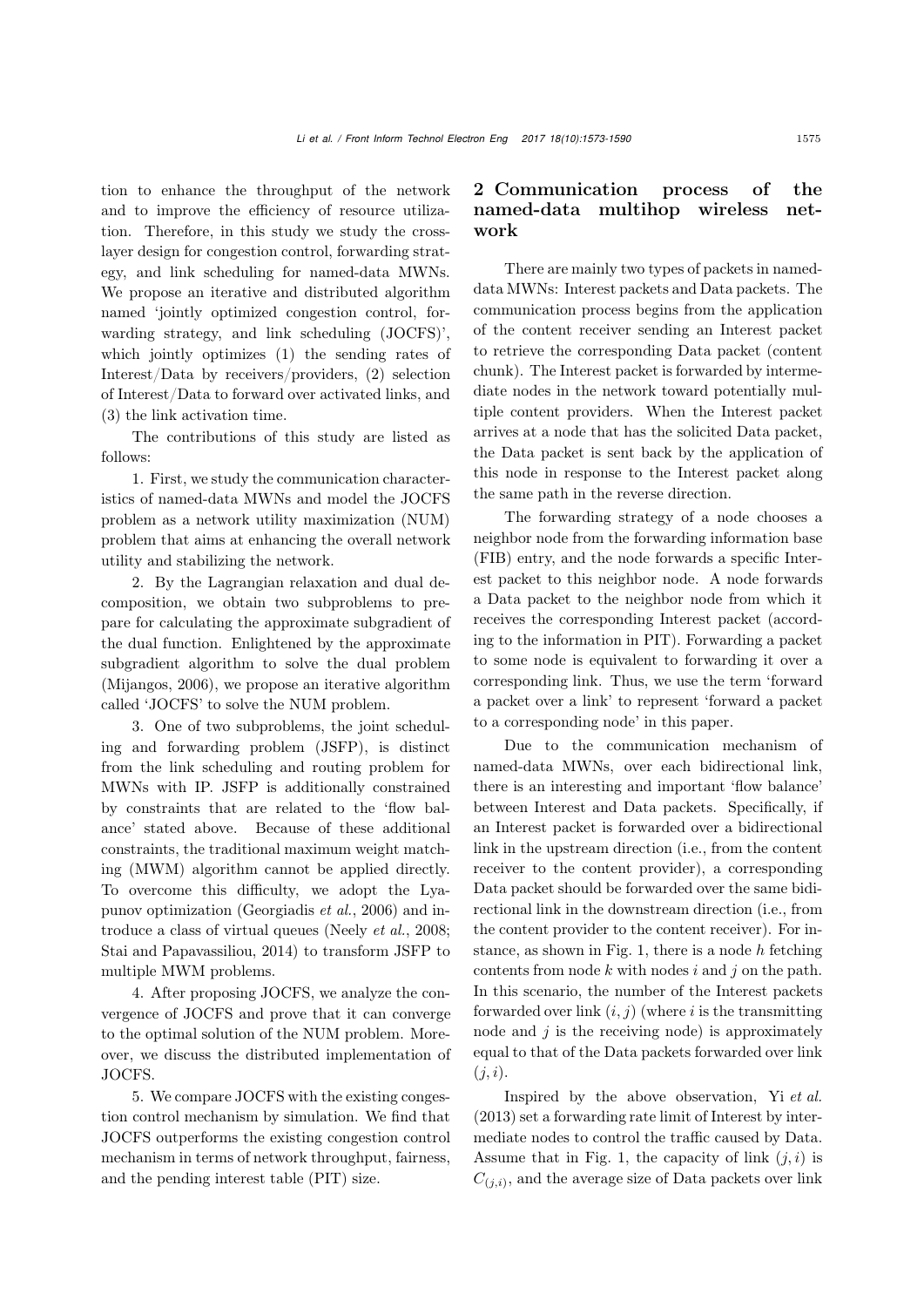

<span id="page-3-0"></span>Fig. 1 Flow balance on a bidirectional link between nodes *i* and *j*

 $(j, i)$  is S. To avoid congestion over link  $(j, i)$ , the forwarding rate limit of Interest over link  $(i, j)$  should be  $L_{(i,j)} = \alpha C_{(j,i)}/S$ , where  $\alpha$  is a parameter that accounts for the traffic caused by Interest over link  $(i, i)$  and the deviation of Data size estimation. We agree with Yi *[et al.](#page-14-7)* [\(2013](#page-14-7)) and study the traffic between two nodes in more detail.

The size of Data is usually much larger than that of the Interest; thus, the traffic caused by Interest can be ignorable in some scenarios for convenience. However, as for some applications, the content name field of Interest is so long [\(Jacobson](#page-13-17) *et al.*, [2009](#page-13-17); [Wang](#page-14-8) *et al.*, [2013\)](#page-14-8) that the traffic caused by Interest cannot be ignored. In addition, capacities of the links are usually small in named-data MWNs; thus, it is appropriate to take the capacity consumed by Interest into consideration.

In fact, there are usually Interest and Data packets of different flows forwarded over a link, i.e., link  $(i, j)$ . To avoid congestion, the sum of all the forwarding rates of Interest and Data over this link should be equal to or smaller than its capacity. In named-data MWNs, the capacity of a link is related to physical factors and link scheduling, i.e., transmitting power, coding, and activation time.

## 3 System model

#### 3.1 Network model and notations

We consider a named-data MWN with node set N. Let L denote the set of links.

Link scheduling determines which set of noninterfering links is going to transmit at each time slot (Stai *[et al.](#page-14-9)*, [2016\)](#page-14-9). We assume that when activated, the link's transmitting power is fixed. Links that interfere with each other cannot transmit Interest/Data simultaneously. Other interference schemes considering the signal-to-interferenceplus-noise ratio (SINR) threshold can also be considered, and JOCFS is easily adapted to these schemes.

In this study, let  $I_M$  denote the finite set that has the following elements: maximum sets of links that do not interfere with each other.  $I^1, I^2, ..., I^m$ denote the elements (maximum sets of noninterfering links) included in  $I_M$ . Link scheduling chooses the set of links  $I(t) \in I_M$  to activate at slot t. If link  $(i, j) \in I(t)$ , then  $r_{(i,j)}(t) = r_{(i,j)}^{\text{max}}$ , where  $r_{(i,j)}^{\text{max}}$  is the transmitting rate of link  $(i, j)$  when activated. If  $\pi_1, \pi_2, ..., \pi_m$  are the fractions of time for which  $I^1, I^2, ..., I^m$  are activated ( $\sum^m$  $\sum_{n=1}^{n} \pi_n = 1$ , respectively, then the long-term transmission rate of link  $(i, j)$  is (Stai *[et al.](#page-14-9)*, [2016\)](#page-14-9)

$$
r_{(i,j)} = \sum_{n:(i,j)\in I^n} r_{(i,j)}^{\max} \pi_n.
$$
 (1)

Let  $r^n$   $(n = 1, 2, ..., m)$  denote L-dimensional vectors which represent the transmission rates of all the links when link scheduling chooses  $I^n \in I_M$ . Let R denote the set consisting of  $r^1, r^2, ..., r^m$ . Co(R) represents the convex hull of R. It is apparent that any L-dimensional vector which represents the longterm transmission rates of all the links  $(r \in \text{Co}(R))$ can be achieved by scheduling links.

The set of all the flows in the network is  $F$ , and each flow  $f \in F$  has a content receiver set  $b(f)$  (with one receiver) and a content providers set  $e(f)$  (with potentially many providers). Let  $x^{fI}$  (bit/s) be the sending rate of Interest by application of the receiver  $i \in b(f)$ .  $x_i^{fD}$  (bit/s) denotes the sending rate of Data by application of a provider  $(i \in e(f))$ .  $a_f$  denotes the Data-to-Interest packet size ratio of flow  $f$ . Each flow has a utility function  $U_f(\sum_{i \in e(f)} x_i^{fD}),$  which represents the utility of flow  $f$  when its whole sending rate of Data is  $\sum_{i \in e(f)} x_i^{fD}$ . We assume that  $U_f(\cdot)$  is strictly concave, non-decreasing, and continuously differentiable, which is a widely adopted assumption for elastic applications [\(Kelly](#page-13-18), [1997;](#page-13-18) [Lin and Shroff, 2004\)](#page-13-9).

In NDN, there are FIB entries in every node which provide possible next-hop nodes for the forwarding strategy (Yi *[et al.](#page-14-10)*, [2014](#page-14-10)). Specifically, an FIB entry of a flow has all the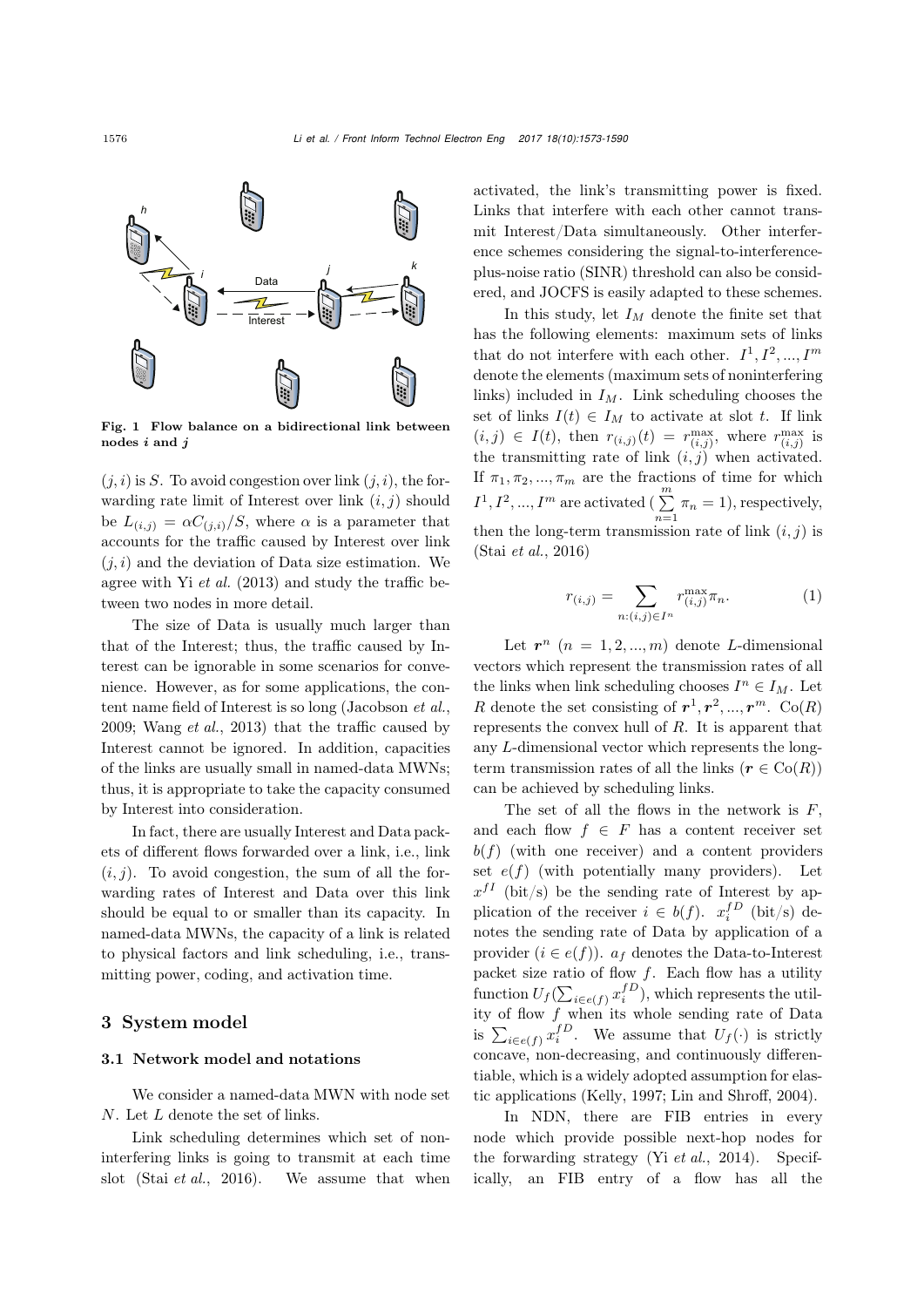possible next-hop nodes for Interest of this flow. Recall that we use term 'flow' to denote a content retrieval process. Let  $R(f, i)$ denote the set of possible next-hop nodes for Interest of flow  $f$  at node  $i$ ; i.e., node  $i$  can forward Interest packets of flow f to a node  $j \in R(f, i)$  over link  $(i, j)$ . At each time slot t, JOCFS's link scheduling module activates an independent set of links, and the forwarding strategy module selects Interest or Data packets from all the flows to forward over these activated links.

We assume that there are queues that contain Interest or Data packets waiting for forwarding, and that each node has two queues of Interest and Data for each flow, which are both reasonable assumptions according to [Oueslati](#page-13-19) *et al.* [\(2012\)](#page-13-19). Interest packets in the queue of some node  $i$  for some flow f contain two parts: packets from application (if node i is the receiver of flow  $f$ ) and other nodes. Data packets in the queue of some node  $i$  and for some flow  $f$  contain two parts: packets from the application (if node  $i$  is a provider of flow  $f$ ) and other nodes. Given an Interest sending rates vector  $x^I = [x^{fI}, f \in F]$  (from application) and Data sending rates vector  $\boldsymbol{x}^D = [x_i^f, f \in F, i \in e(f)]$  (from application), we say that the network is stable under some forwarding strategy and link scheduling policy if lengths of Interest queues and Data queues at each node remain finite. Let *x* denote the vector whose components are all the components of  $x^I$  and  $x^D$ , i.e.,  $\mathbf{x} = [\mathbf{x}^I, \mathbf{x}^D]$ . We define the capacity region  $\Lambda$ of a named-data MWN as the largest set of sending rate vector  $x$ , such that if  $x \in A$ , there are some possible forwarding strategy and link scheduling policy that can stabilize the network (the network is stable).

For ease of exposition, we list the main notations in Table [1.](#page-4-0)

# 3.2 Architecture of jointly optimized congestion control, forwarding strategy, and link scheduling

Fig. [2](#page-4-1) shows the relationship between JOCFS and NDN protocol stack. JOCFS involves three functional modules of NDN: congestion control function of content receivers and providers, forwarding strategy of nodes, and link scheduling of the network.

Specifically, JOCFS decides the following: (1) sending rates of Interest/Data by applications of

<span id="page-4-0"></span>

| Table 1 | <b>Notations</b> |
|---------|------------------|
|---------|------------------|

| Symbol               | Definition                                                                          |
|----------------------|-------------------------------------------------------------------------------------|
| R                    | The set that consists of $\boldsymbol{r}^1, \boldsymbol{r}^2, , \boldsymbol{r}^m$   |
| Co(R)                | Convex hull of $R$                                                                  |
| $x^{fI}$             | Sending rate of Interest of flow $f$ by                                             |
|                      | application of content receiver $i \in b(f)$                                        |
| $x^I$                | The vector whose components are<br>all the $x^{fI}$                                 |
| $x_i^{fD}$           | Sending rate of Data of flow $f$ by<br>application of content provider $i \in e(f)$ |
| $\boldsymbol{x}^D$   | The vector whose components are                                                     |
|                      | all the $x_i^{fD}$                                                                  |
| $\boldsymbol{x}$     | The vector whose components are all the                                             |
|                      | components of $x^I$ and $x^D$                                                       |
| $\Lambda$            | Capacity region                                                                     |
| $y_i^{fD}$           | Auxiliary variable corresponding to $x_i^{fD}$                                      |
| $\boldsymbol{y}$     | The vector whose components are all the                                             |
|                      | auxiliary variables $y_i^{fD}$                                                      |
| $\mu_{(i,j)}^{f I}$  | Forwarding rate of Interest of flow $\boldsymbol{f}$                                |
|                      | over link $(i, j)$                                                                  |
| $\boldsymbol{\mu}^I$ | The vector whose components are all                                                 |
|                      | the $\mu_{(i,j)}^{fI}$                                                              |
| $\mu_{(i,j)}^{fD}$   | Forwarding rate of Data of flow $f$ over                                            |
|                      | link $(i, j)$                                                                       |
| $\mu^D$              | The vector whose components are all                                                 |
|                      | the $\mu_{(i,j)}^{fD}$                                                              |
| $\lambda_{i.f}^I$    | The Lagrangian multiplier associated with                                           |
|                      | inequality $(11)$ corresponding to node i                                           |
|                      | and flow f                                                                          |
| $\lambda_{i,f}^D$    | The Lagrangian multiplier associated with                                           |
|                      | problem $(12)$ corresponding to node i                                              |
|                      | and flow f                                                                          |
| λ                    | The vector whose components are all the<br>$\lambda_{i,f}^I$ and $\lambda_{i,f}^D$  |
| R(f, i)              | The set of possible next-hop nodes for                                              |
|                      | Interest of flow $f$ at node $i$                                                    |
| $U_f(\cdot)$         | Utility function of flow $f$                                                        |
| $E_k$                | The bound of difference between the                                                 |
|                      | objective value of JSFP obtained by                                                 |
|                      | Algorithm 1 and the optimal one                                                     |
|                      | for iteration $k$ of JOCFS                                                          |

JOCFS: jointly optimized congestion control, forwarding strategy, and link scheduling; JSFP: joint scheduling and forwarding problem



<span id="page-4-1"></span>Fig. 2 Mapping jointly optimized congestion control, forwarding strategy, and link scheduling over a generic named-data networking protocol stack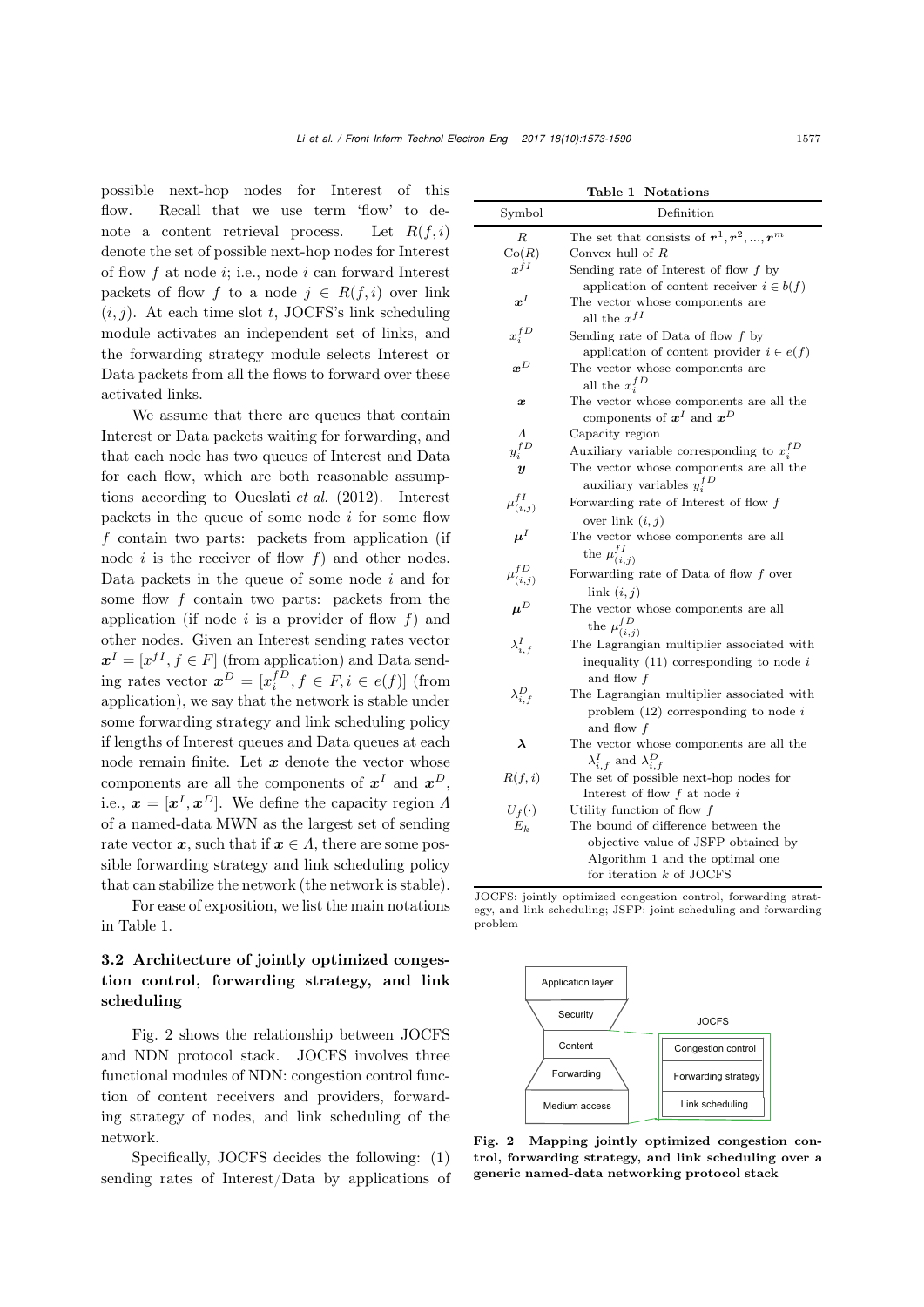receivers/providers, (2) choosing Interest/Data to forward over activated links, and (3) activation time of the link. These decisions correspond to congestion control, forwarding strategy, and link scheduling, respectively.

# 4 Problem formulation and decomposition

# 4.1 Network utility maximization formulation

The idea of various NUM modelings is to maximize the whole network utility as well as to satisfy some constraints. An initial formulation of our NUM problem is

$$
\max_{\boldsymbol{x}^D \succeq 0} \qquad \sum_{f \in F} U_f \sum_{i \in e(f)} x_i^{fD} \tag{2}
$$

<span id="page-5-0"></span>
$$
s.t. \tx \in A,
$$
\t(3)

<span id="page-5-1"></span>
$$
\forall f \in F : \sum_{i \in e(f)} x_i^{fD} = a_f x^{fI}, \tag{4}
$$

where  $\succeq$  denotes the generalized inequality (i.e., every component of one vector is larger than or equal to the respective component of the other vector). Constraint [\(3\)](#page-5-0) ensures that by finding some appropriate forwarding strategy and link scheduling policy, named-data MWNs can be stabilized. Constraint [\(4\)](#page-5-1) holds because one Interest packet sent by application of the receiver pulls back one Data packet (maybe from multiple providers) in named-data MWNs, and the Data-to-Interest packet size ratio of flow f is  $a_f$ . The receiver of a flow can take advantage of many providers to retrieve Data.

Next we describe capacity region Λ formally. We adopt a 'node-centric' way similar to [Lin and Shroff](#page-13-9) [\(2004](#page-13-9)). Differently, we take into consideration additional constraints because of NDN's communication pattern. The following inequalities describe constraints related to Λ:

<span id="page-5-2"></span>
$$
\forall f \in F, \ i \notin e(f):
$$
  

$$
x^{f I} I_{\{i \in b(f)\}} + \sum_{j:i \in R(f,j)} \mu_{(j,i)}^{f I} \le \sum_{j \in R(f,i)} \mu_{(i,j)}^{f I}, \ (5)
$$

<span id="page-5-3"></span>
$$
\forall f \in F, i \notin b(f):
$$
  

$$
x_i^{fD} I_{\{i \in e(f)\}} + \sum_{j \in R(f,i)} \mu_{(j,i)}^{fD} \le \sum_{j:i \in R(f,j)} \mu_{(i,j)}^{fD}, \quad (6)
$$

<span id="page-5-4"></span>
$$
\forall f \in F, \forall (i, j) : j \in R(f, i):
$$

$$
a_f \mu_{(i,j)}^{fI} \le \mu_{(j,i)}^{fD}, \tag{7}
$$

<span id="page-5-5"></span>
$$
\sum_{f \in F} (\mu_{(i,j)}^{fI} + \mu_{(i,j)}^{fD}) \in \text{Co}(R),\tag{8}
$$

where  $I_{\{a \in A\}}$  is an indicator function which equals 1 if  $a \in A$  and 0 otherwise, and  $\mu_{(i,j)}^{fI}$  and  $\mu_{(i,j)}^{fD}$ represent the forwarding rate of Interest and Data of flow f over link  $(i, j)$ , respectively.

Constraint [\(5\)](#page-5-2) is for stability of queues of Interest packets. Rate of Interest forwarded to node *i* from other nodes  $(\sum_{j:i\in R(f,j)} \mu_{(j,i)}^{fI})$  plus rate of Interest sent by application  $(x^{fI})$  (if node i is the receiver) should be equal to or less than the rate of Interest forwarded out of node  $i$  to other nodes  $(\sum_{j\in R(f,i)} \mu_{(i,j)}^{fI})$ . The exception is content providers because Interest packets are satisfied by these nodes. Constraint [\(6\)](#page-5-3) is for stability of queues of Data packets. Rate of Data forwarded to node i from other nodes  $(\sum_{j \in R(f,i)} \mu_{(j,i)}^{fD})$  plus rate of Data sent by application  $x_i^{fD}$  (if i is a provider) should be equal to or less than the rate of Data forwarded out of node *i* to other nodes  $\sum_{j:i\in R(f,j)} \mu_{(i,j)}^{fD}$ . The exception is content receivers because Data packets are received by these nodes. Constraint [\(7\)](#page-5-4) is due to the 'flow balance' between Interest and Data over a bidirectional link, as described in Section [2.](#page-2-0) The forwarding rate (packets per second) of Interest of flow  $f$  over link  $(i, j)$  should be controlled under the forwarding rate (packets per second) of Data of the same flow over link  $(j, i)$  to avoid excess Interest packets occupying the capacity of link  $(i, j)$  and PIT's overgrowth. Constraint [\(8\)](#page-5-5) ensures that the sum of capacity demanded by Interest and Data of all the flows can be provided by scheduling links.

There are mainly two differences between our described capacity region and that of MWNs with IP. First, the capacity consumption can be divided into two kinds: Interest and Data forwarding. Both Interest and Data contribute to the traffic in named-data MWNs. This is different from MWNs with IP. Second, Interest and Data forwarding has a unique relationship (inequality [\(7\)](#page-5-4)), which affects link scheduling a lot, as will be shown in Section [5.1.](#page-7-1)

In the following we present our NUM problem formally. We call this problem 'P1', described as

<span id="page-5-6"></span>
$$
\text{P1}: \max_{\boldsymbol{x}^D \succeq 0} \quad \sum_{f \in F} U_f \sum_{i \in e(f)} x_i^{fD} \tag{9}
$$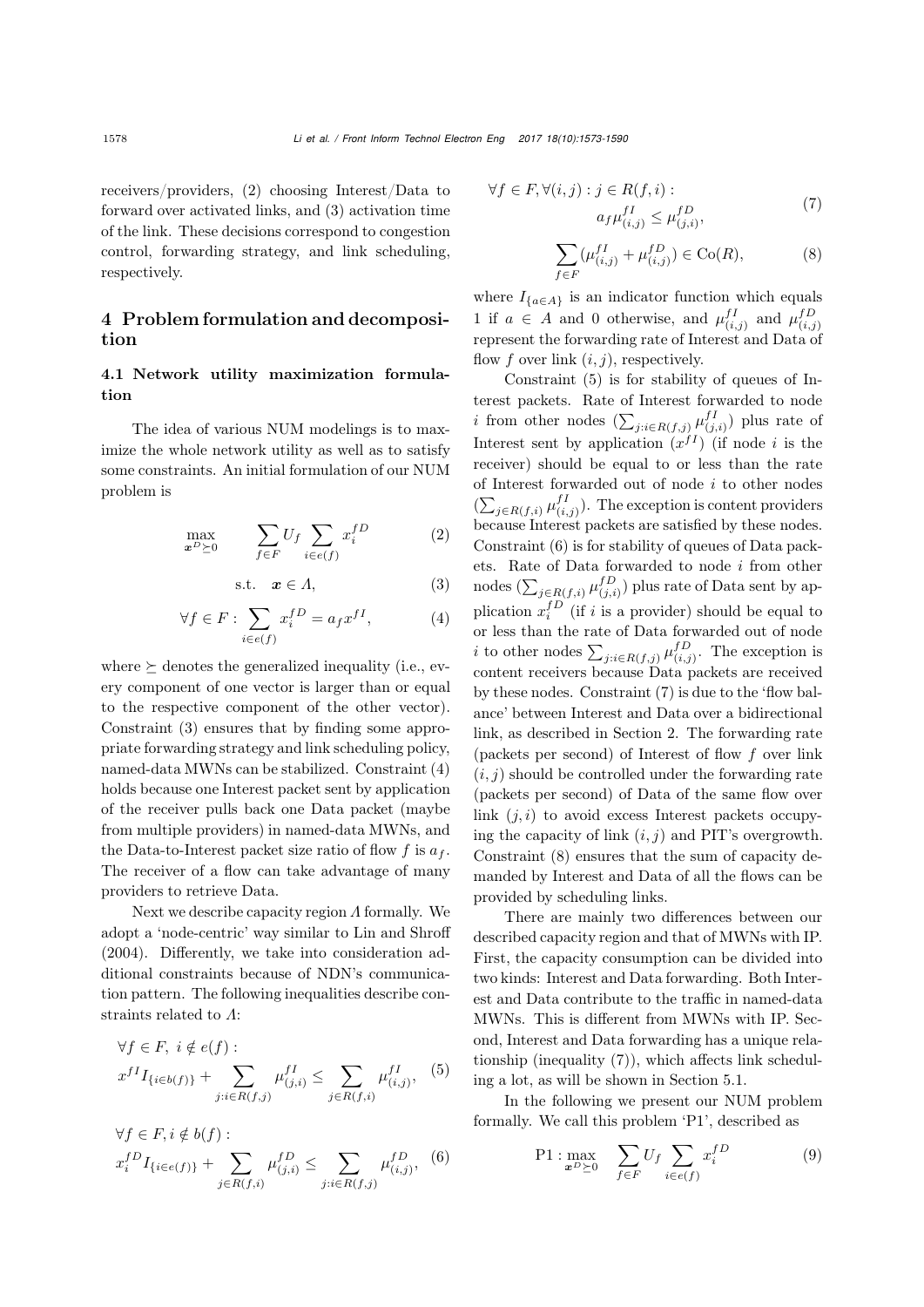s.t. constraints (4), (7), and (8), 
$$
(10)
$$
  
\n $\forall f \in F, i \notin e(f)$ :

<span id="page-6-0"></span>
$$
\sum_{j \in R(f,i)} \mu_{(i,j)}^{fI} - x^{fI} I_{\{i \in b(f)\}} - \sum_{j:i \in R(f,j)} \mu_{(j,i)}^{fI} \ge 0,
$$
\n(11)

<span id="page-6-1"></span>
$$
\forall f \in F, i \notin b(f):
$$
  

$$
\sum_{j:i \in R(f,j)} \mu_{(i,j)}^{fD} - x_i^{fD} I_{\{i \in e(f)\}} - \sum_{j \in R(f,i)} \mu_{(j,i)}^{fD} \ge 0.
$$
  
(12)

Let  $\pmb{\mu}^I$  and  $\pmb{\mu}^D$  denote the vectors whose components are all the  $\mu_{(i,j)}^{fI}$  and  $\mu_{(i,j)}^{fD}$ , respectively.

Next, we analyze convexity and strong duality of P1. Since  $U_f(\cdot)$  is strictly concave, objective func-tion [\(9\)](#page-5-6) is concave (not strictly) with respect to  $x^D$ [\(Lin and Shroff](#page-13-9), [2004\)](#page-13-9). Constraints [\(4\)](#page-5-1), [\(7\)](#page-5-4), [\(11\)](#page-6-0), and [\(12\)](#page-6-1) are linear inequality or equality constraints. Constraint [\(8\)](#page-5-5) implicitly demands that  $\mu^I$  and  $\mu^D$ should be in a convex set [\(Boyd and Vandenberghe,](#page-13-20) [2009](#page-13-20)). Thus, P1 is a convex problem. On the other hand, it is easy to see that P1 satisfies Slater's condition. Thus, P1 has a strong duality, and the optimal objective value of P1 is equivalent to that of its dual problem.

#### 4.2 Problem decomposition

To decompose P1 into subproblems of different protocol layers, we associate a Lagrangian multiplier  $\lambda_{i,f}^I$  with constraint [\(11\)](#page-6-0), and  $\lambda_{i,f}^D$  with constraint [\(12\)](#page-6-1). We assume  $\lambda_{i,f}^I = 0$  if  $i \in e(f)$ , and  $\lambda_{i,f}^D = 0$ if  $i \in b(f)$ . We use  $\lambda$  to denote the vector whose components are all the  $\lambda_{i,f}^I$  and  $\lambda_{i,f}^D$ . Then the Lagrangian multiplier of P1 is

<span id="page-6-2"></span>
$$
L(\mathbf{x}, \boldsymbol{\mu}^{I}, \boldsymbol{\mu}^{D}; \boldsymbol{\lambda}) = \sum_{f \in F} U_{f}(\sum_{i \in e(f)} x_{i}^{fD})
$$
  
+ 
$$
\sum_{f \in F} \sum_{i \notin e(f)} \left[ \sum_{j \in R(f,i)} \mu_{(i,j)}^{fI} - \sum_{j:i \in R(f,j)} \mu_{(j,i)}^{fI} - x^{fI} I_{\{i \in b(f)\}} \right] \lambda_{i,f}^{I}
$$
  
- 
$$
x^{fI} I_{\{i \in b(f)\}} \left[ \sum_{j:i \in R(f,j)} \mu_{(i,j)}^{fD} - \sum_{j \in R(f,i)} \mu_{(j,i)}^{fD} - x_{i}^{fD} I_{\{i \in e(f)\}} \right] \lambda_{i,f}^{D}.
$$
 (13)

By some polynomial calculation such as combining similar terms, the right-hand side of Eq. [\(13\)](#page-6-2) can be

transformed into

<span id="page-6-3"></span>
$$
\sum_{f \in F} \left[ U_f \sum_{i \in e(f)} x_i^{fD} - \lambda_{b(f),f}^I x^{fI} - \sum_{i \in e(f)} \lambda_{i,f}^D x_i^{fD} \right] + \sum_{i \in e(f)} \sum_{i \in A} (\lambda_{i,f}^I - \lambda_{i,f}^I) \mu_{(i,i)}^{fI} \tag{15}
$$

<span id="page-6-4"></span>
$$
+\sum_{f\in F}\sum_{i\in N}\sum_{j\in R(f,i)}(\lambda_{i,f}^{I}-\lambda_{j,f}^{I})\mu_{(i,j)}^{fI}
$$
 (15)

<span id="page-6-5"></span>
$$
+\sum_{f\in F}\sum_{i\in N}\sum_{j:i\in R(f,j)}(\lambda_{i,f}^D-\lambda_{j,f}^D)\mu_{(i,j)}^{fD} \qquad (16)
$$

s.t. constraints  $(4)$ ,  $(7)$ , and  $(8)$ . (17)

For ease of exposition, let  $\phi(\mathbf{x}; \lambda)$  represent compo-nent [\(14\)](#page-6-3) and  $\psi(\mu^I, \mu^D; \lambda)$  the sum of components [\(15\)](#page-6-4) and [\(16\)](#page-6-5). Thus, the dual function  $D(x)$  is as follows:

$$
\max_{\boldsymbol{x}, \boldsymbol{\mu}^I, \boldsymbol{\mu}^D \succeq 0} \phi(\boldsymbol{x}; \boldsymbol{\lambda}) + \psi(\boldsymbol{\mu}^I, \boldsymbol{\mu}^D; \boldsymbol{\lambda})
$$
  
s.t. constraints (4), (7), and (8). (18)

 $D(x)$  can be decomposed into two parts, flow control problem (FCP) and JSFP:

FCP: 
$$
\max_{\mathbf{x} \succeq 0} \phi(\mathbf{x}; \boldsymbol{\mu})
$$
  
s.t. constraint (4). (19)

$$
JSFP: \max_{\mu^I, \mu^D \succeq 0} \psi(\mu^I, \mu^D; \lambda)
$$
  
s.t. constraints (7) and (8). (20)

Remark FCP and JSFP are similar to subproblems of MWNs with IP [\(Lin and Shroff](#page-13-9), [2004\)](#page-13-9). There are mainly two differences between our decomposition and that of MWNs with IP. First, FCP is related to sending rate control of both Interest and Data. Moreover, it is subject to constraint [\(4\)](#page-5-1). Second, JSFP is related to the forwarding strategy and link scheduling, which is additionally subject to links' flow balance constraint [\(7\)](#page-5-4). These additional constraints make the traditional MWM algorithm [\(Tassiulas and Ephremides](#page-14-11), [1992](#page-14-11); [Lin and Shroff, 2004\)](#page-13-9) improper for this subproblem.

# 5 Approximate subgradient of the dual function

We propose JOCFS to solve P1 based on the iterative approximate subgradient method [\(Mijangos](#page-13-14),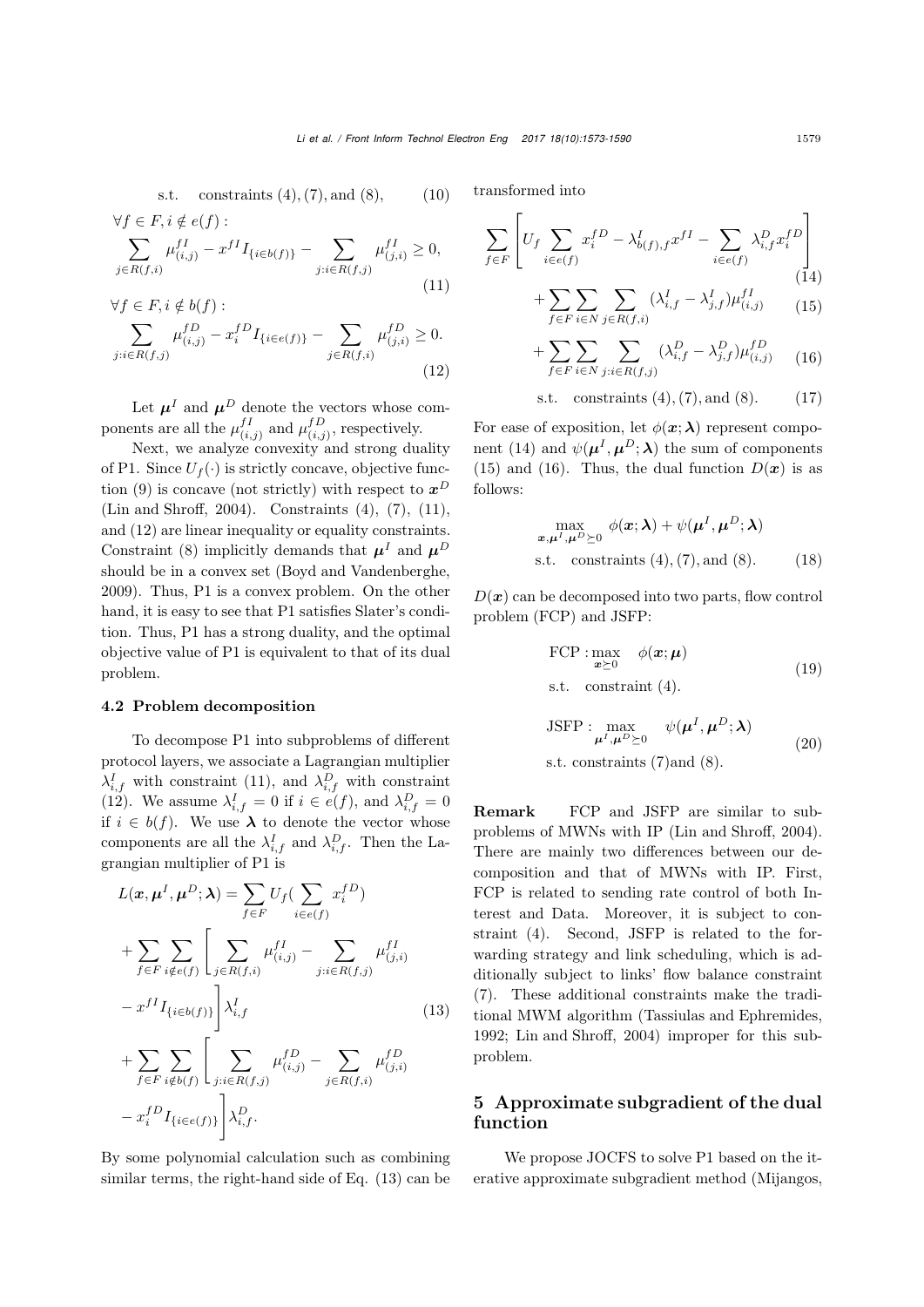[2006](#page-13-14)). We add a superscript (or subscript)  $k$  to a variable (or parameter) to represent the value of this variable (or parameter) at iteration k of JOCFS.

In every iteration k, JOCFS first uses  $\lambda^k$  to calculate the sending rates of Interest and Data (denoted as  $x^{Ik}$  and  $x^{Dk}$ , respectively), and decide the forwarding rates of Interest and Data (denoted as  $\mu^{Ik}$  and  $\mu^{Dk}$ , respectively). Then JOCFS uses all the  $x^{Ik}$ ,  $x^{Dk}$ ,  $\mu^{Ik}$ , and  $\mu^{Dk}$  to obtain the approximate subgradient of the dual function. At the end of every iteration  $k$ , JOCFS updates Lagrangian multipliers  $\lambda^k$ . The details of JOCFS will be presented in Section [6.](#page-9-0) In every iteration  $k$  of JOCFS, we require  $x^{Ik}$ ,  $x^{Dk}$ ,  $\mu^{Ik}$ , and  $\mu^{Dk}$  to calculate the approximate subgradient of  $D(x)$  at  $\lambda^k$ . Thus, we need to solve FCP and JSFP in every iteration  $k$  of JOCFS to obtain those variables. In Sections [5.1](#page-7-1) and [5.2,](#page-8-0) all the variables (or parameters) have the values of them at iteration  $k$  of JOCFS; thus, we omit superscript (or subscript)  $k$  for ease of exposition.

## <span id="page-7-1"></span>5.1 Solution to the joint scheduling and forwarding problem

In the following, based on the Lyapunov optimization approach in [Georgiadis](#page-13-15) *et al.* [\(2006\)](#page-13-15), we propose Algorithm [1](#page-7-0) to solve JSFP. Assume a virtual discrete time queueing system that is related to constraint [\(7\)](#page-5-4), with vector backlog process  $P(t)$  =  $\left\{P^f_{(i,j)}(t), \ \forall f \in F, \forall i \in N, \forall j \in R(f,i)\right\}$ . We call this class of queues 'V-Queue' in this study. Forwarding rates vector processes of Interest and Data (denoted as  $\mu^{I}(t)$  and  $\mu^{D}(t)$ , respectively) influence the V-Queue dynamics as follows:

<span id="page-7-2"></span>
$$
P_{(i,j)}^{f}(t+1) = \max \left[ P_{(i,j)}^{f}(t) - \mu_{(j,i)}^{f}(t), 0 \right] + a_{f} \mu_{(i,j)}^{f}(t), \qquad (21)
$$

where  $\mu_{(i,j)}^{f} (t)$  (or  $\mu_{(i,j)}^{f} (t)$ ) is the forwarding rate of Interest (or Data) of flow f over link  $(i, j)$  at time slot t,  $\mu_{(i,j)}^{fI}(t)$  (or  $\mu_{(i,j)}^{fD}(t)$ ) is a component of  $\boldsymbol{\mu}^{I}(t)$ (or  $\mu^{D}(t)$ ), and Eq. [\(21\)](#page-7-2) is constructed to make Algorithm [1](#page-7-0) satisfy constraint [\(7\)](#page-5-4). If V-Queues are stabilized, then constraint [\(7\)](#page-5-4) is satisfied [\(Neely](#page-13-21), [2010\)](#page-13-21). Remark (on Algorithm [1\)](#page-7-0) (1) Step 3 of Algorithm [1](#page-7-0) is actually a MWM problem, which can be solved by many methods [\(Bayati](#page-13-22) *et al.*, [2005;](#page-13-22) [2008;](#page-13-23) [Sharma](#page-13-24) *et al.*, [2006\)](#page-13-24). Hence, we do not focus on <span id="page-7-0"></span>Algorithm 1 Joint forwarding strategy and link scheduling

- **Input:** Lagrangian multipliers  $\lambda$ ;  $V > 0$ . Set all the  $P^f_{(i,j)}(0) = 0.$ <br>During over
	- During every time slot  $t = 0, 1, ..., M 1$ , for every link  $(i, j) \in L$ , do the following:
- 1: For all f's that satisfy  $j \in R(f, i)$ :

$$
\omega_{(i,j)}^{fI}(t) = V(\lambda_{i,f}^{I} - \lambda_{j,f}^{I}) - a_f P_{(i,j)}^{f}(t), \qquad (22)
$$

For all f's that satisfy  $i \in R(f, j)$ :

$$
\omega_{(i,j)}^{fD}(t) = V(\lambda_{i,f}^D - \lambda_{j,f}^D) + P_{(j,i)}^f(t). \tag{23}
$$

2: Choose  $\omega_{(i,j)}^{I*}(t)$ ,  $\omega_{(i,j)}^{D*}(t)$ ,  $f_{(i,j)}^{I}(t)$ , and  $f_{(i,j)}^{D}(t)$  as follows:

$$
\begin{cases}\n\omega_{(i,j)}^{I*}(t) = \max_{f:j \in R(f,i)} \omega_{(i,j)}^{fI}(t), \\
\omega_{(i,j)}^{D*}(t) = \max_{f:i \in R(f,j)} \omega_{(i,j)}^{fD}(t), \\
f_{(i,j)}^{I}(t) = \arg \max_{f:j \in R(f,i)} \omega_{(i,j)}^{fI}(t), \\
f_{(i,j)}^{D}(t) = \arg \max_{f:i \in R(f,j)} \omega_{(i,j)}^{fD}(t).\n\end{cases}
$$
\n(24)

3: Assign weight  $\omega_{(i,j)}(t)$  to link  $(i, j)$  as follows:

$$
\omega_{(i,j)}(t) = \max \left\{ \omega_{(i,j)}^{I*}(t), \omega_{(i,j)}^{D*}(t) \right\},\qquad(25)
$$

and schedule links by solving

<span id="page-7-4"></span>
$$
\max_{\mathbf{c}\in R} \sum_{(i,j)\in L} \omega_{(i,j)}(t)c_{(i,j)},\tag{26}
$$

where  $c_{(i,j)}$  is the transmission rate of link  $(i, j)$  when transmission rates vector  $c$ is chosen.

4: If  $c_{(i,j)} > 0$ : if  $\omega_{(i,j)}^{I^*}(t) \geq \omega_{(i,j)}^{D^*}(t)$ , then forward Interest of flow  $f^I_{(i,j)}(t)$  over link  $(i,j)$  at transmission rate  $c_{(i,j)}$  and set  $\mu_{(i,j)}^{f} (t) = c_{(i,j)}$  where  $f = f^I_{(i,j)}(t);$ <br>if  $P^*_{(i,j)}(t)$ if  $\omega_{(i,j)}^{D^*}(t) > \omega_{(i,j)}^{I^*}(t)$ , forward Data of flow<br>  $\epsilon^{D}$  (*t*) organisate (*i, i*) at transmission rate  $f_{(i,j)}^D(t)$  over link  $(i,j)$  at transmission rate  $c_{(i,j)}$  and set  $\mu_{(i,j)}^{fD}(t) = c_{(i,j)}$  where  $f = f_{(i,j)}^D(t).$ 5: Update  $P_{(i,j)}^f(t)$  for all f's satisfying  $j \in R(f, i)$ <br>by Eq. (21) by Eq. [\(21\)](#page-7-2).

<span id="page-7-3"></span>algorithms of solving MWM in this study. (2) Algorithm [1](#page-7-0) is the 'subalgorithm' of JOCFS. Specifically, Algorithm [1](#page-7-0) runs during every iteration k of JOCFS. **Theorem 1** Given  $\lambda$ , JSFP's objective value attained by Algorithm [1](#page-7-0) satisfies

<span id="page-7-5"></span>
$$
\psi(\overline{\boldsymbol{\mu}}^{I}(M), \overline{\boldsymbol{\mu}}^{D}(M); \lambda) \geq \psi^{*}(\boldsymbol{x}) - \frac{B}{V}, \qquad (27)
$$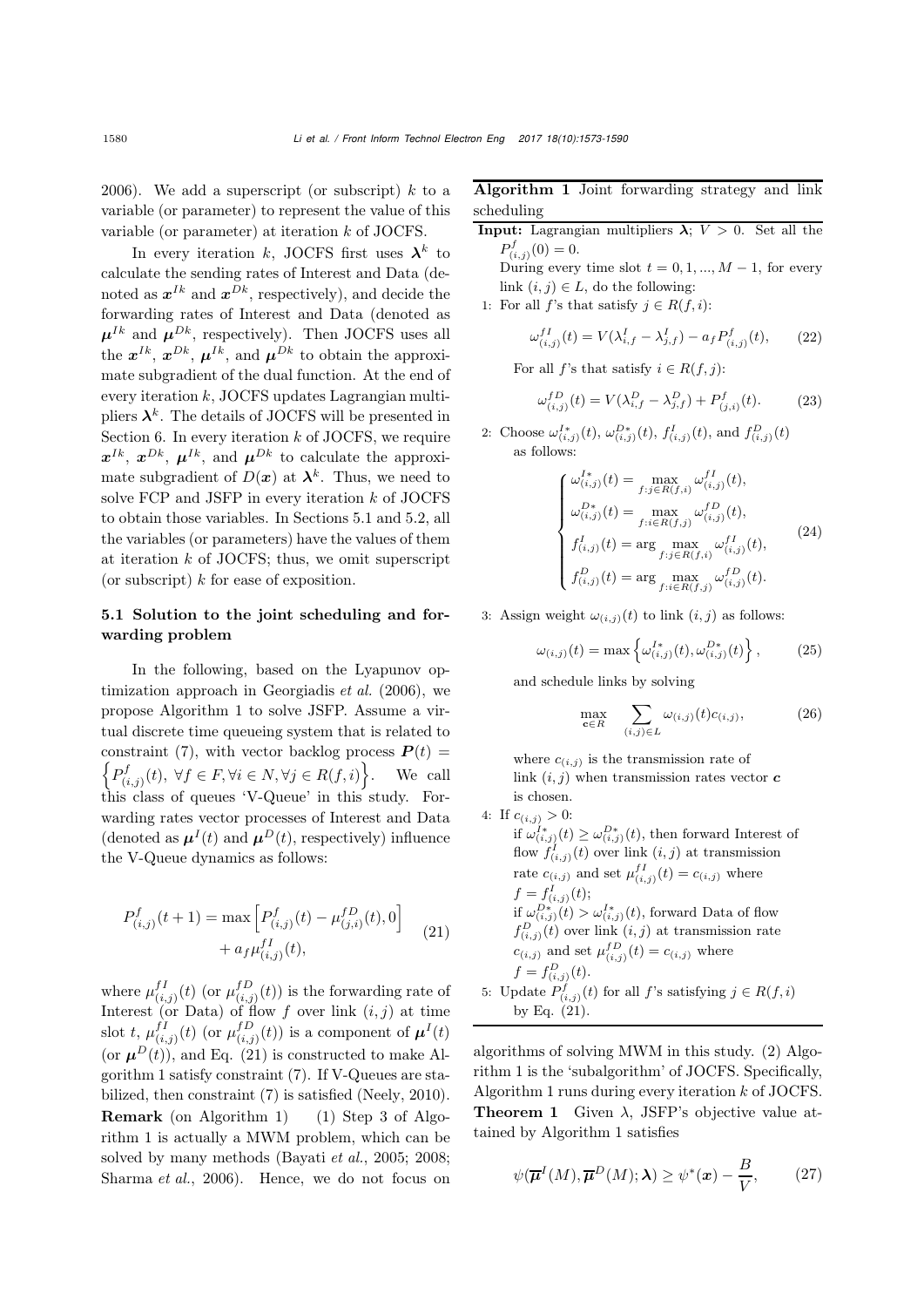where  $\overline{\mu}^I(M)$  and  $\overline{\mu}^D(M)$  are defined as follows:

$$
\begin{cases}\n\overline{\boldsymbol{\mu}}^{I}(M) \triangleq \frac{1}{M} \sum_{t=0}^{M-1} \boldsymbol{\mu}^{I}(t), \\
\overline{\boldsymbol{\mu}}^{D}(M) \triangleq \frac{1}{M} \sum_{t=0}^{M-1} \boldsymbol{\mu}^{I}(t).\n\end{cases} (28)
$$

 $\psi^*(x)$  is JSFP's optimal objective value given  $\lambda$ . B is a positive constant that satisfies

$$
B \ge \frac{1}{2} \sum_{(i,j),f} \left[ \mu_{(j,i)}^{fD}(t)^2 + a_f^2 \mu_{(i,j)}^{fI}(t)^2 \right] \tag{29}
$$

for every time slot  $t = 0, 1, ..., M-1$ , where  $\sum_{(i,j),f}$  is the short form of  $\sum_{f \in F} \sum_{i \in N} \sum_{j \in R(f,i)}$ . Constraint [\(7\)](#page-5-4) is satisfied.

**Proof** The proof procedure is similar to Theorem 5.1 in [Georgiadis](#page-13-15) *et al.* [\(2006\)](#page-13-15) (see Appendix A).

From Theorem [1,](#page-7-3) we can see that Algorithm [1](#page-7-0) is in fact a suboptimal joint forwarding strategy and link scheduling algorithm. From the viewpoint of JOCFS, Algorithm [1](#page-7-0) approximately solves JSFP in every iteration  $k$  of JOCFS. For iteration  $k$  of JOCFS, we denote  $E_k = B/V_k$  as a bound of difference between JSFP's objective value obtained by Algorithm [1](#page-7-0) and its optimal objective value.  $V_k$  is a parameter at iteration k of JOCFS. Parameter V of Algorithm [1](#page-7-0) is set equal to  $V_k$  at iteration k of JOCFS.

#### <span id="page-8-0"></span>5.2 Solution to the flow control problem

Substituting Eq. [\(4\)](#page-5-1) into  $\phi(\mathbf{x}; \lambda)$ , FCP can be further transformed as follows:

$$
\max_{\boldsymbol{x}^D \succeq 0} \sum_{f \in F} \left[ U_f \sum_{i \in e(f)} x_i^{fD} - \lambda_{b(f), f}^I \sum_{i \in e(f)} \frac{x_i^{fD}}{a_f} - \sum_{i \in e(f)} \lambda_{i, f}^D x_i^{fD} \right]
$$

$$
= \max_{\boldsymbol{x}^D \succeq 0} \sum_{f \in F} \left[ U_f \sum_{i \in e(f)} x_i^{fD} - \sum_{i \in e(f)} \left( \frac{\lambda_{b(f), f}^I}{a_f} + \lambda_{i, f}^D \right) x_i^{fD} \right]. \tag{30}
$$

We have assumed that  $U_f(\cdot)$  is strictly concave. However, the objective function of problem [\(30\)](#page-8-1) is not strictly concave in  $[x_i^{fD}]$ 

<span id="page-8-5"></span>[\(Lin and Shroff](#page-13-9), [2004\)](#page-13-9). We overcome this problem by using the proximal optimization algorithm [\(Bertsekas and Tsitsiklis, 1989\)](#page-13-25). We can introduce an auxiliary variable  $y_i^{fD}$  for each  $x_i^{fD}$ , and problem [\(30\)](#page-8-1) can be modified to be

<span id="page-8-2"></span>
$$
\min_{\mathbf{x}^D \succeq 0, \mathbf{y}} \sum_{f \in F} \left[ \sum_{i \in e(f)} \left( \frac{\lambda_{b(f), f}^I}{a_f} + \lambda_{i, f}^D \right) x_i^{fD} \right]
$$

$$
-U_f \sum_{i \in e(f)} x_i^{fD} + \frac{1}{2c} \sum_{i \in e(f)} (x_i^{fD} - y_i^{fD})^2 \right],
$$
(31)

<span id="page-8-6"></span>where  $c > 0$  and  $y$  is the vector whose components are all the  $y_i^{fD}$ . Now for any fixed **y**, problem [\(31\)](#page-8-2) is strictly convex with respect to  $x^D$ , and it is equivalent to problem [\(30\)](#page-8-1) (with respect to the same optimal objective value and optimal primal variables  $x^D$ ) [\(Lin and Shroff, 2004\)](#page-13-9).

<span id="page-8-3"></span>For every flow  $f$ , the aim is to solve

$$
\min_{\mathbf{x}^{fD} \succeq 0, \mathbf{y}^{fD}} \sum_{i \in e(f)} \left( \frac{\lambda_{b(f), f}^{I}}{a_f} + \lambda_{i, f}^{D} \right) x_i^{fD} - U_f \sum_{i \in e(f)} x_i^{fD} + \frac{1}{2c} \sum_{i \in e(f)} \left( x_i^{fD} - y_i^{fD} \right)^2, \tag{32}
$$

where  $x^{fD}$  is the vector whose components are all the  $x_i^{fD}$   $(i \in e(f))$  for flow f, and  $\mathbf{y}^{fD}$  represents the vector whose components are all the  $y_i^{fD}$  corresponding to all the components of  $x^{fD}$ .

Thus, FCP is decomposed into subproblems which are to be solved by every single flow  $f$ . To solve problem [\(32\)](#page-8-3), we adopt an iterative method in Proposition 4.1 of [Bertsekas and Tsitsiklis](#page-13-25) [\(1989\)](#page-13-25). After  $x_i^{fD}$   $(i \in e(f))$  are calculated,  $x^{fI}$  is calculated by Eq.  $(4)$ .

#### 5.3 Calculating the approximate subgradient

We denote the vector form of the left-hand side of inequalities [\(11\)](#page-6-0) and [\(12\)](#page-6-1) as  $q(x, \mu^I, \mu^D)$ .  $x^k$ ,  $\mu^{Ik}$ , and  $\mu^{Dk}$  are primal variables and  $\lambda^k$  is the Lagrangian multiplier vector at iteration k of JOCFS. We prove that  $g(x^k, \mu^{Ik}, \mu^{Dk})$  is an  $E^k$ -subgradient of  $D(x)$  at  $\lambda^k$  by following a similar procedure in [Bertsekas](#page-13-26) [\(1999](#page-13-26)).

<span id="page-8-4"></span><span id="page-8-1"></span>**Lemma 1**  $g(x, \mu^I, \mu^D)$  is an  $E^k$ -subgradient of  $D(\boldsymbol{x})$  at  $\boldsymbol{\lambda}^k$ .

Proof See Appendix B.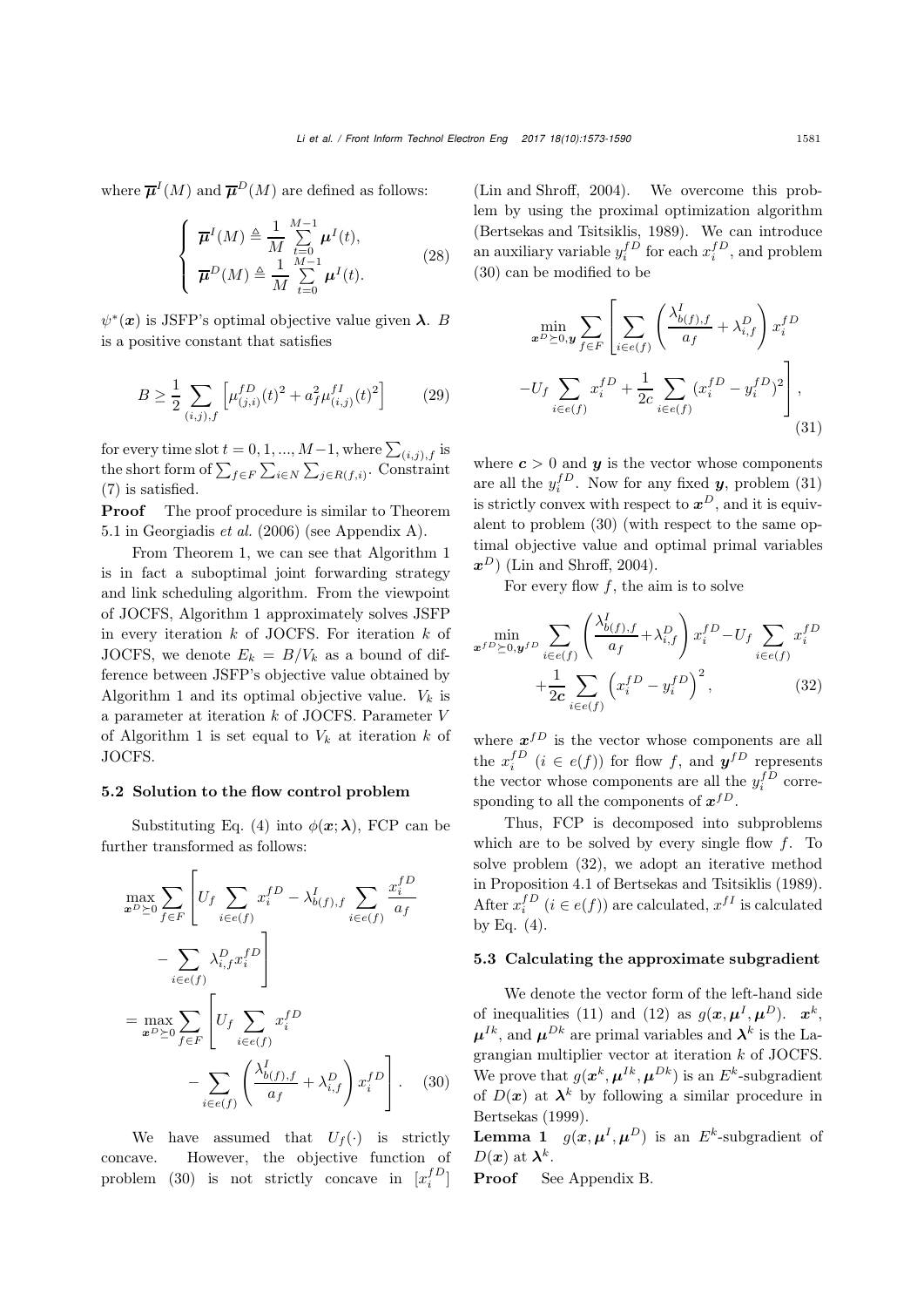#### <span id="page-9-0"></span>6 Algorithm and implementation

In this section, we describe JOCFS that can solve P1 distributively and iteratively, and then discuss some implementation issues of JOCFS.

#### 6.1 Algorithm for solving P1

We propose Algorithm [2](#page-9-1) to solve P1.

<span id="page-9-1"></span>Algorithm 2 Jointly optimized congestion control, forwarding strategy, and link scheduling

**Initialize:** initial values of Lagrangian multipliers  $\lambda^1$ ,  $0.5 < p < 1, V_1 = 1$ , and  $s_1 = s$ , where  $s > 0$  is a constant.

For every iteration  $k$ , do the following:

1: The network runs Algorithm [1](#page-7-0) with  $\lambda = \lambda^k$  and  $V = V_k = k^p$  for M time slots. The network schedules links. The nodes forward Interest/Data according to Algorithm [1.](#page-7-0)

Assign  $\overline{\mu}^I(M)$  and  $\overline{\mu}^D(M)$  (attained by Algorithm [1\)](#page-7-0) to  $\mu^{Ik}$  and  $\mu^{Dk}$ , respectively.

2: For every flow  $f$ , solve problem  $(32)$  with  $\lambda_{b(f),f}^{I} = \lambda_{b(f),f}^{Ik}$  and  $\lambda_{i,f}^{D} = \lambda_{i,f}^{Dk}$  (*i* ∈ *e*(*f*)) by the method described in Section [5.2](#page-8-0) and obtain  $x_i^{fDk}$   $(i \in e(f))$ . Then calculate  $x^{fIk}$ by Eq.  $(4)$ .

3: Update 
$$
\lambda^k
$$
 by

<span id="page-9-3"></span>
$$
\boldsymbol{\lambda}^{k+1} = [\boldsymbol{\lambda}^k - s_k g(\boldsymbol{x}^k, \boldsymbol{\mu}^{Ik}, \boldsymbol{\mu}^{Dk})]^+, \qquad (33)
$$

where  $s_k = s/k^p$ , and  $[\cdot]^+$  denotes projection on<br>positive orthant positive orthant.

JOCFS is an iterative algorithm with iterations indexed by  $k$ . There are  $M$  time slots in every iteration of JOCFS. In other words, JOCFS updates  $\lambda^k$  per M slots. From Lemma [1](#page-8-4) we see that steps 1 and 2 of every iteration  $k$  are to calculate  $(\boldsymbol{x})^{Ik}, (\boldsymbol{x})^{Dk}, \boldsymbol{\mu}^{Ik}, \text{ and } \boldsymbol{\mu}^{Dk} \text{ that are needed to cal$ culate an  $E^k$ -subgradient of dual function  $D\lambda$  at  $\lambda^k$ . Thus, JOCFS is in fact an approximate subgradient method [\(Mijangos, 2006\)](#page-13-14) to solve P1. Theorem [2](#page-9-2) states the convergence of JOCFS to the optimal solution of P1.

<span id="page-9-2"></span>Theorem 2 JOCFS converges to the optimal solution of P1, i.e.,

$$
\begin{cases}\n\lim_{k \to \infty} (\boldsymbol{x})^k = (\boldsymbol{x})^*, \\
\lim_{k \to \infty} \boldsymbol{\mu}^{Ik} = \boldsymbol{\mu}^{I*}, \\
\lim_{k \to \infty} \boldsymbol{\mu}^{Dk} = \boldsymbol{\mu}^{D*},\n\end{cases}
$$
\n(34)

where  $(x^*)^*$ ,  $\mu^{I*}$ ,  $\mu^{D*}$  are the optimal solutions of P1.

Proof See Appendix C.

#### 6.2 Implementation issues

First, we describe the iterative process of Algorithm [2.](#page-9-1) JOCFS is an iterative algorithm with every iteration k consisting of M time slots.

During every iteration  $k$  of JOCFS, the network schedules links, and the nodes forward Interest/Data according to Algorithm [1](#page-7-0) with  $({\lambda}) = ({\lambda})^k$  and  $V =$  $V_k$ .  $(\mu)^{Ik}$  and  $(\mu)^{Dk}$  are attained by Algorithm [1.](#page-7-0)

At the same time (steps 1 and 2 in Algorithm [2](#page-9-1) are parallel, not sequential), for every flow  $f$ , the receiver calculates  $x_i^{fDk}$   $(i \in e(f))$  by solving problem [\(32\)](#page-8-3) with  $\lambda_{b(f),f}^I = \lambda_{b(f),f}^{Ik}$  and  $\lambda_{i,f}^D = \lambda_{i,f}^{Dk}$  (some of the components of  $({\lambda})^k$ , calculates  $x^{fIk}$  according to Eq. [\(4\)](#page-5-1), and then sends Interest at rate  $x_i^{fDk}/a_f$ toward every provider  $i \in e(f)$ . Note that JOCFS decides the sending rate of Data packets by provider  $i \in e(f)$  by deciding the sending rate of Interest packets that are to be satisfied only by provider  $i \in e(f)$ , which can be implemented by a mechanism similar to E-CHANET [\(Amadeo](#page-13-2) *et al.*, [2013\)](#page-13-2). Note that  $x^{fIk}$ and  $x_i^{fDk}$  are components of  $x^k$ .

At the end of iteration  $k$ , JOCFS updates Lagrangian multipliers  $(\lambda)^k$  by Eq. [\(33\)](#page-9-3) using  $x^k$ ,  $(\mu)^{Ik}$ , and  $(\mu)^{Dk}$ . We assume that the time duration for solving problem [\(32\)](#page-8-3) and updating Lagrangian multipliers  $(\lambda)^k$  is much shorter than M time slots.

Every node *i* stores and updates  $\lambda_{i,f}^I$  for all  $f$ 's that satisfy  $i \notin e(f)$ ,  $\lambda_{i,f}^D$  for all f's that satisfy  $i \notin b(f)$ , and  $P_{(i,j)}^f$  for all f's and j's that satisfy  $j \in R(f, i)$ .

Algorithm [1](#page-7-0) runs in step 1 of every iteration  $k$ of JOCFS. First, weight  $\omega_{(i,j)}(t)$  of every link  $(i, j)$ is decided by  $\lambda_{i,f}^I$ ,  $\lambda_{j,f}^I$ ,  $\lambda_{i,f}^D$ ,  $\lambda_{j,f}^D$ ,  $P_{(i,j)}^f$ , and  $P_{(j,i)}^f$ , which are stored and updated by the transmitter and receiver of link  $(i, j)$ . Second, there have been many distributed algorithms for solving MWM problems. Third, to update  $P_{(i,j)}^f$ , node *i* needs only  $\mu_{(i,j)}^{fI}$  and  $\mu_{(j,i)}^{fD}$ , which are locally measurable.

In step 2 of every iteration  $k$  of JOCFS, the receiver of flow f needs  $\lambda_{b(f),f}^I$  (which is stored and updated locally) and all the  $\lambda_{i,f}^{\tilde{D}}$  ( $i \in e(f)$ ). The value of  $\lambda_{i,f}^D$  is stored and updated by provider  $i \in e(f)$  and is carried to the receiver by Data packets that are sent by provider  $i \in e(f)$ . This information-fetching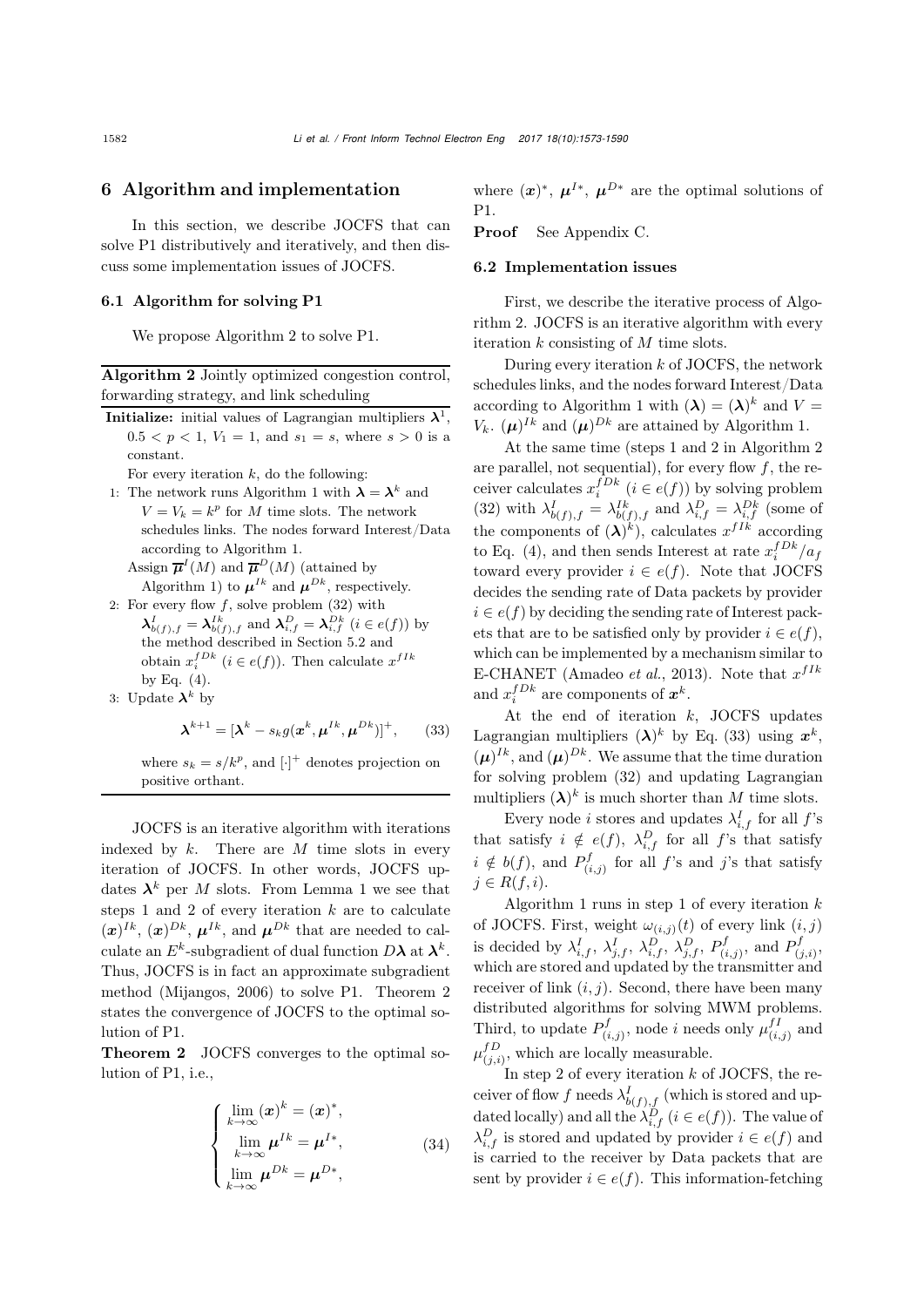process enables the receiver to obtain  $\lambda_{i,f}^D$ ,  $i \in e(f)$ .

In step 3 of every iteration  $k$  of JOCFS, to update  $\lambda_{i,f}^I$ , node *i* needs only  $\mu_{(i,j)}^{f I}$  (for all  $j \in R(f, i)$ ),  $\mu_{(j,i)}^{f I}$  (for all  $i \in R(f,j)$ ), and  $x^{f I}$  (if  $i \in b(f)$ ). These variables are all locally measurable. To update  $\lambda_{i,f}^D$ , node *i* needs only  $\mu_{(i,j)}^{fD}$  (for all  $j : i \in R(f, j)$ ),  $\mu_{(j,i)}^{fD}$ (for all  $j \in R(f, i)$ ), and  $x_i^{fD}$  (if  $i \in e(f)$ ), which are also locally measurable.

It can be seen from the above discussion that JOCFS is a distributed and iterative algorithm that can jointly optimize congestion control, forwarding strategy, and link scheduling.

#### 7 Simulation results

To verify the functionality of our algorithm, we simulated JOCFS with MATLAB. To show that JOCFS is better than the existing congestion control mechanisms in allocating resources fairly and enhancing the network throughput, we also simulated E-CHANET proposed by [Amadeo](#page-13-2) *et al.* [\(2013](#page-13-2)). E-CHANET was adapted in our simulation. It is not a mechanism with the slotted-time assumption; for the purpose of comparison, we implemented a slottedtime version of E-CHANET. Note that the x-axis of simulation result graphs shows the iteration number with every iteration consisting of  $M = 8$  time slots, where  $M \in \mathbb{N}_+$  is a parameter used in Algorithm [2.](#page-9-1)

First, we generated a simulation scenario in which a common named-data MWN composed of 10 terminals was simulated. These terminals were located randomly in a grid. The grid represents an area with size of  $10\times10$  units. This is a small-scale simulation scenario which can be used for performance comparison between JOCFS and E-CHANET. A node can communicate directly with another node if the distance between them is under four units. We set the communication range to four units to ensure that any node can communicate with another by potentially several hops. We adopted assumptions for physical layer configuration similar to that in [Lin and Shroff](#page-13-9) [\(2004\)](#page-13-9): The path loss is  $d^{-4}$ , where d is the distance from the transmitter to the receiver. The rate of each link is proportional to SIR; i.e.,  $r_{(i,j)} = 10 \cdot \text{SIR}_{(i,j)}$ . The ambient noise level is  $N_0 = 1.0 \text{ unit.}$ 

In this scenario, there are four flows each with up to three randomly selected providers. On the other hand, one terminal is selected randomly among other terminals in the grid for every flow to act as the receiver and download content from its corresponding providers [\(Amadeo](#page-13-2) *et al.*, [2013\)](#page-13-2). This simulates NDN's multi-source content retrieval scenario.

We compared the performance of JOCFS with E-CHANET in three aspects, i.e., network throughput, fairness, and the size of P-Queue which will be defined later in this section. We ran simulations with the network using JOCFS and E-CHANET, respectively.

The measurement of network throughput is the sum of receiving rates of Data of all the flows. As shown in Fig. [3,](#page-10-0) the sums of receiving rates of Data of all the flows when the network uses JOCFS are much larger than those when using E-CHANET, except for a few iterations. This is due to the cross-layer design that can achieve more efficient resource utilization and allocation.



<span id="page-10-0"></span>Fig. 3 Sums of receiving rates of Data of all the flows when using jointly optimized congestion control, forwarding strategy, and link scheduling (JOCFS) and enhanced-content-centric multihop wireless network (E-CHANET) in a named-data multihop wireless network

We use Jain's fairness index (Jain *[et al.](#page-13-27)*, [1998](#page-13-27)) as the measurement of fairness, which is defined as  $J = \frac{\left(\sum_{f \in F} \sum_{i \in e(f)} x_i^f{}^D\right)^2}{\left(\sum_{f \in F} \sum_{i \in f} x_i^f{}^D\right)^2}$  $\frac{\sum_{f \in F} \sum_{i \in e(f)} x_i^i}{|F| \sum_{f \in F} (\sum_{i \in e(f)} x_i^{fD})^2}$ . It can be seen from Fig. [4](#page-11-0) that Jain's fairness indices when the network uses JOCFS are larger than those when using E-CHANET, showing that JOCFS outperforms E-CHANET in terms of fairness among different flows. In addition, we note that Jain's indices are near 1 when using JOCFS, because the utility function of every flow is the same (with the same weight value).

Here we define a class of virtual queues  $Q(k)$  =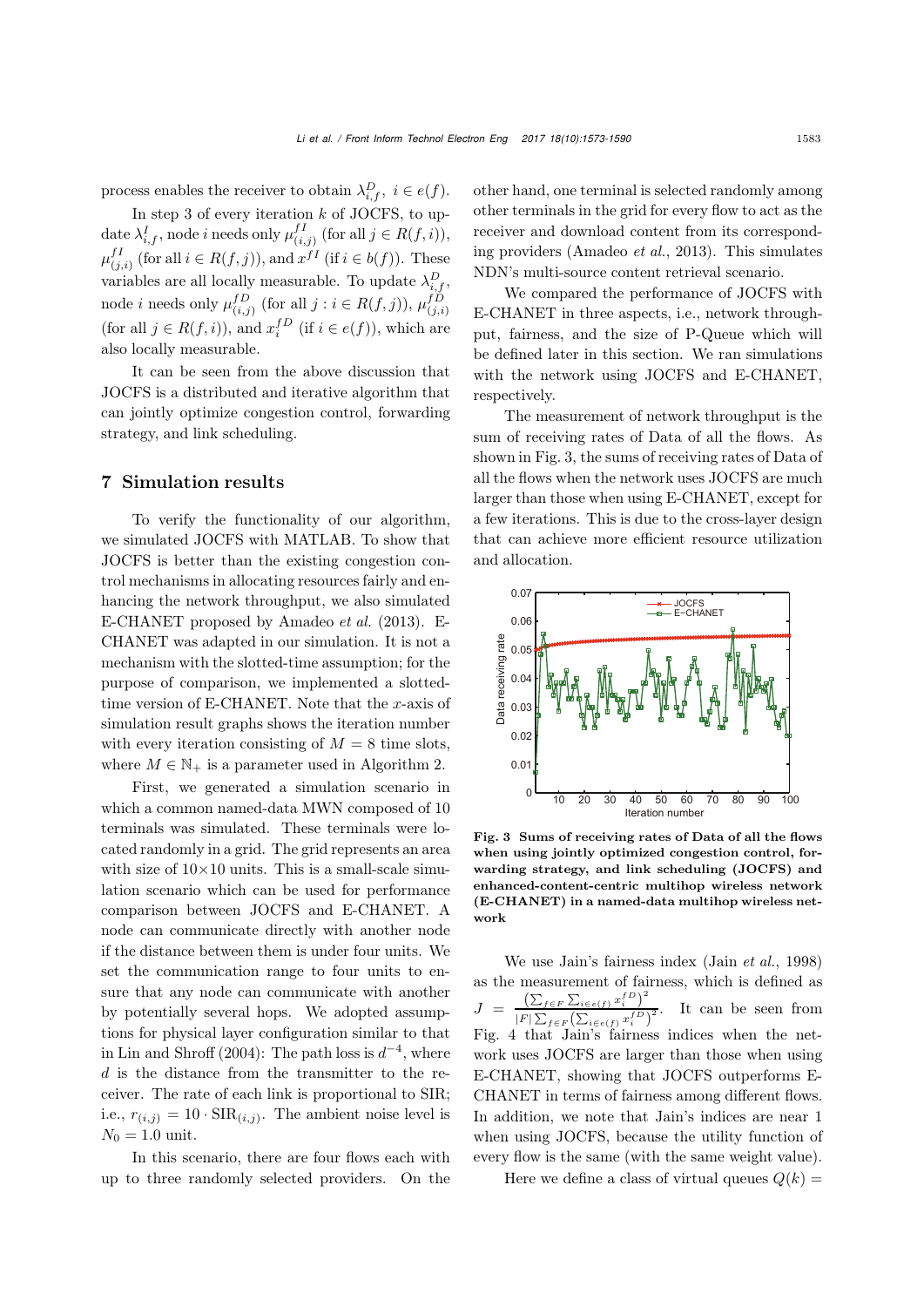

<span id="page-11-0"></span>Fig. 4 Jain's fairness indices when using jointly optimized congestion control, forwarding strategy, and link scheduling (JOCFS) and enhanced-contentcentric multihop wireless network (E-CHANET) in a named-data multihop wireless network

 $\left\{Q^f_{(i,j)}(k), \forall f \in F, \forall i \in N, \forall j \in R(f,i)\right\}$ , which we call 'P-Queue'. Let  $\mu_{(i,j)}^{fI}(k)$  denote the forwarding rate of Interest of flow f over link  $(i, j)$  during iteration k, and  $\mu_{(j,i)}^{fD}(k)$  denote the forwarding rate of Data of flow f over link  $(j, i)$  during iteration k. Then the queue dynamics of  $Q_{(i,j)}^f$  is  $Q_{(i,j)}^f(k) =$  $\max \left[Q^{f}_{(i,j)}(k-1) - \mu^{fD}_{(j,i)}(k), 0\right] + a_f \mu^{fI}_{(i,j)}(k)$ . Recall that  $a_f$  is the Data-to-Interest packet size ratio of flow  $f$ .

The more 'virtual packets' in one P-Queue (i.e.,  $Q^f_{(i,j)}(k)$ , the larger the difference between the forwarded number of Interest of flow f over link  $(i, j)$ and the forwarded number of Data of the same flow over link  $(i, i)$ . This is an undesirable phenomenon because Interest packets consume excess capacity. Moreover, a larger difference between the forwarded number of Interest and that of Data implies that more pending Interest packets have not been satisfied, implying a larger PIT size. Conversely, a smaller difference between the forwarded number of Interest and that of Data implies that fewer pending Interest packets have not been satisfied, implying a smaller PIT size. To sum up, it is desirable to make P-Queue stable and have fewer backlogs. A queue  $Q_{(i,j)}^f$  is called 'strongly stable' if [\(Georgiadis](#page-13-15) *et al.*, [2006](#page-13-15))

$$
\limsup_{K \to \infty} \frac{1}{K} \sum_{k=0}^{K-1} Q_{(i,j)}^f(k) < \infty,\tag{35}
$$

Fig. [5](#page-11-1) shows the sums of time average backlogs of all the P-Queues in the network in every iteration. From Fig. [5,](#page-11-1) we can see that both P-Queues of the network when using JOCFS and E-CHANET are strongly stable; however, the sum of time average backlogs of all the P-Queues when the network uses JOCFS is much smaller than that when using E-CHANET. Moreover, we can conjecture that the PIT size when the network uses JOCFS is smaller than that when using E-CHANET.



<span id="page-11-1"></span>Fig. 5 Sums of time average backlogs of all the P-Queues when the network uses jointly optimized congestion control, forwarding strategy, and link scheduling (JOCFS) and enhanced-content-centric multihop wireless network (E-CHANET) in a named-data multihop wireless network

In addition to the common named-data MWN scenario, we simulated JOCFS and E-CHANET in the named-data WMN scenario, because specifically this specific scenario needs congestion control and resource allocation. There are some special characteristics of WMN: in the network, there is a gate connected to the Internet. Sometimes there are several gates. We simulated the one-gate scenario because this does not influence JOCFS and E-CHANET's manner. For each flow, this gate node was the provider, and up to two other nodes were selected randomly as providers. In our simulation scenario, the gate node was located at the center of the grid and all other nodes were located randomly in a  $10\times10$  grid. Other configurations were similar to those in the scenario of the common named-data MWN. We compared JOCFS and E-CHANET in three aspects, as in a common named-data MWN scenario.

First, as illustrated in Fig. [6,](#page-12-0) the throughputs of the network using JOCFS are much larger than those using E-CHANET, except for a few iterations.

Next we compared the fairness among different flows when using JOCFS and E-CHANET. As shown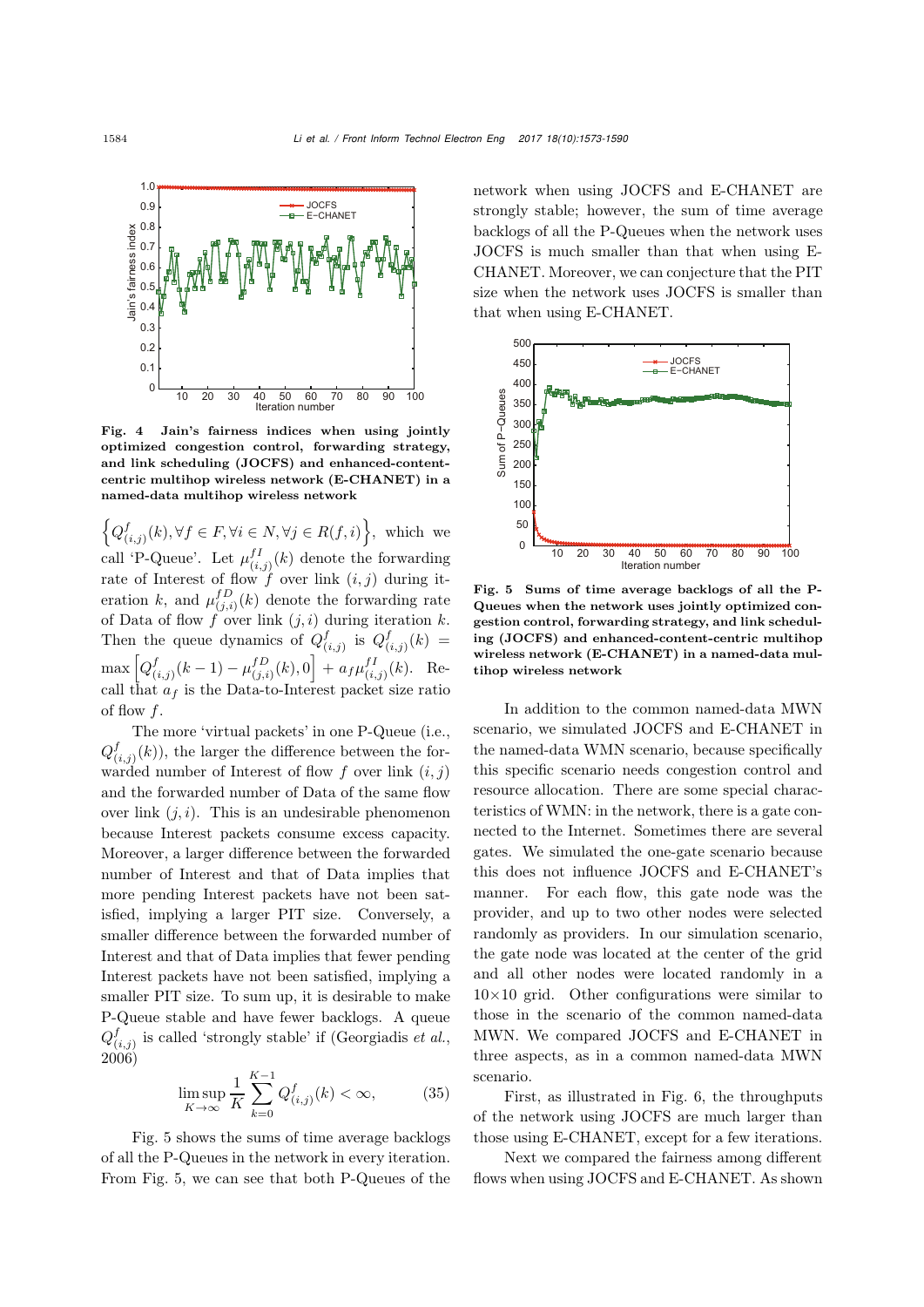

<span id="page-12-0"></span>Fig. 6 Sums of receiving rates of Data of all the flows when using jointly optimized congestion control, forwarding strategy, and link scheduling (JOCFS) and enhanced-content-centric multihop wireless network (E-CHANET) in a named-data wireless mesh network

in Fig. [7,](#page-12-1) Jain's fairness indices are near one when using JOCFS, and much higher than those when using E-CHANET. Because we set Lagrangian multipliers  $\lambda_{i,f}^D$  of different flows the same initial value, receiving rates of Data of these flows have the same initial value. Thus, Jain's fairness indices are one at the beginning and go down slightly, because different flows go through different paths and have different available resources.



<span id="page-12-1"></span>Fig. 7 Jain's fairness indices when using jointly optimized congestion control, forwarding strategy, and link scheduling (JOCFS) and enhanced-contentcentric multihop wireless network (E-CHANET) in a named-data wireless mesh network

Finally, from Fig. [8,](#page-12-2) the sum of time average backlogs of all the P-Queues when using JOCFS is much lower than that when using E-CHANET, implying a smaller PIT size. Note that the sum of time average backlogs of all the P-Queues when using JOCFS is near zero, but not zero.



<span id="page-12-2"></span>Fig. 8 Sums of time average backlog of P-Queues when using jointly optimized congestion control, forwarding strategy, and link scheduling (JOCFS) and enhanced-content-centric multihop wireless network (E-CHANET) in a named-data wireless mesh network

In summary, JOCFS can achieve a higher network throughput, allocate resources more fairly, and reduce the PIT size.

#### 8 Conclusions and future work

In this paper, we have studied the cross-layer congestion control problem in named-data MWNs. First, we studied the communication characteristics of named-data MWNs and analyzed these characteristics' influences on our NUM modeling. Crosslayer congestion control mechanism for MWNs with IP cannot be applied to named-data MWNs, because of the difference between the communication characteristics of IP and NDN. We then formulated a NUM problem for the joint design of congestion control, forwarding strategy, and link scheduling in named-data MWNs, and proposed an iterative and distributed algorithm (called 'JOCFS') based on the approximate subgradient method to solve our NUM problem. JOCFS not only is distributed spatially, but also jointly optimizes three protocol layers, which are congestion control, forwarding strategy, and link scheduling. Simulation results showed that JOCFS outperforms existing congestion control mechanisms in some aspects, such as network throughput, fairness, and the PIT size.

From both analysis and simulation, we find that cross-layer congestion control outperforms independent optimization of congestion control for nameddata MWNs.

For further research, first, we will extend our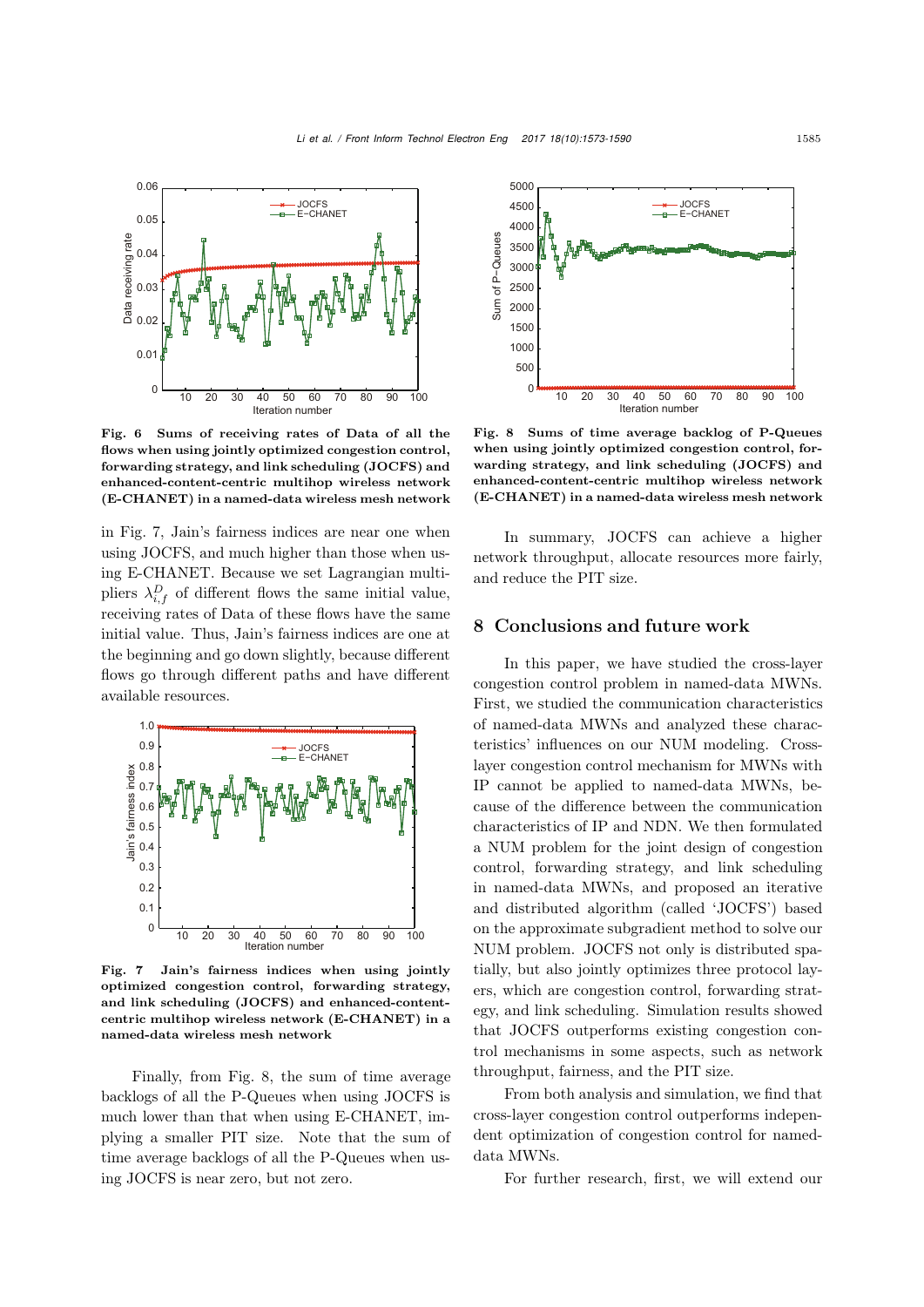algorithm to accommodate named-data MWNs with more general interference models and node mobility. Second, the MWM problem has always been a challenging one for link scheduling; therefore, we will continue studying better MWM algorithms. Third, a more extensive performance evaluation is planned.

#### References

- <span id="page-13-1"></span>Amadeo, M., Campolo, C., Molinaro, A., 2012. Crown: content-centric networking in vehicular ad hoc networks. *IEEE Commun. Lett.*, 16(9):1380-1383.
	- https://doi.org/10.1109/LCOMM.2012.072012.120282
- <span id="page-13-2"></span>Amadeo, M., Molinaro, A., Ruggeri, G., 2013. E-CHANET: routing, forwarding and transport in information-centric multihop wireless networks. *Comput. Commun.*, 36(7):792-803.
	- https://doi.org/10.1016/j.comcom.2013.01.006
- <span id="page-13-7"></span>Amadeo, M., Molinaro, A., Campolo, C., *et al.*, 2014. Transport layer design for named data wireless networking. IEEE Int. Conf. on Computer Communications Workshops, p.464-469.
- <span id="page-13-3"></span>https://doi.org/10.1109/INFCOMW.2014.6849276 Amadeo, M., Campolo, C., Molinaro, A., 2015. Forwarding strategies in named data wireless ad hoc networks: design and evaluation. *J. Netw. Comput. Appl.*, 50:148-158. https://doi.org/10.1016/j.jnca.2014.06.007
- <span id="page-13-22"></span>Bayati, M., Shah, D., Sharma, M., 2005. Maximum weight matching via max-product belief propagation. *IEEE Trans. Inform. Theory*, 54(3):1763-1767. https://doi.org/10.1109/ISIT.2005.1523648
- <span id="page-13-23"></span>Bayati, M., Shah, D., Sharma, M., 2008. Max-product for maximum weight matching: convergence, correctness, and LP duality. *IEEE Trans. Inform. Theory*, 54(3): 1241-1251. https://doi.org/10.1109/TIT.2007.915695
- <span id="page-13-26"></span>Bertsekas, D.P., 1999. Nonlinear Programming (2nd Ed.). Athena Scientific, Belmont.
- <span id="page-13-25"></span>Bertsekas, D.P., Tsitsiklis, J.N., 1989. Parallel and Distributed Computation: Numerical Methods. Prentice-Hall, Inc., New Jersey.
- <span id="page-13-28"></span>Bertsekas, D.P., Nedi, A., Ozdaglar, A.E., *et al.*, 2003. Convex Analysis and Optimization. Athena Scientific, Belmont.
- <span id="page-13-20"></span>Boyd, S., Vandenberghe, L., 2009. Convex Optimization. Cambridge University Press, Cambridge.
- <span id="page-13-10"></span>Ding, Z., Wu, D., 2013. Sliding-mode-based congestion control and scheduling for multiclass traffic over perlink queueing wireless networks. *IEEE Trans. Veh. Technol.*, 62(3):1276-1288.
- https://doi.org/10.1109/TVT.2012.2226944 Etefia, B., Gerla, M., Zhang, L., 2012. Supporting military
- <span id="page-13-4"></span>communications with named data networking: an emulation analysis. IEEE Military Communications Conf., p.1-6. https://doi.org/10.1109/MILCOM.2012.6415685
- <span id="page-13-15"></span>Georgiadis, L., Neely, M.J., Tassiulas, L., 2006. Resource Allocation and Cross-Layer Control in Wireless Networks. Now Publishers Inc., Boston.
- <span id="page-13-11"></span>Ghaderi, J., Ji, T., Srikant, R., 2014. Flow-level stability of wireless networks: separation of congestion control and scheduling. *IEEE Trans. Autom. Contr.*, 59(8):2052- 2067. https://doi.org/10.1109/TAC.2014.2316028
- <span id="page-13-5"></span>Grassi, G., Pesavento, D., Pau, G., *et al.*, 2014. Vanet via named data networking. IEEE Int. Conf. on Computer Communications Workshops, p.410-415. https://doi.org/10.1109/INFCOMW.2014.6849267
- <span id="page-13-6"></span>Grassi, G., Pesavento, D., Pau, G., *et al.*, 2015. Navigo: interest forwarding by geolocations in vehicular named data networking. IEEE Int. Symp. on a World of Wireless, Mobile and Multimedia Networks, p.1-10. https://doi.org/10.1109/WoWMoM.2015.7158165
- <span id="page-13-17"></span>Jacobson, V., Smetters, D.K., Briggs, N.H., *et al.*, 2009. VoCCN: voice-over content-centric networks. Workshop on Re-architecting the Internet, p.1-6. https://doi.org/10.1145/1658978.1658980
- <span id="page-13-27"></span>Jain, R., Chiu, D., Hawe, W., 1998. A quantitative measure of fairness and discrimination for resource allocation in shared computer systems. arXiv:cs/9809099. http://arxiv.org/cs/9809099
- <span id="page-13-18"></span>Kelly, F., 1997. Charging and rate control for elastic traffic. *Eur. Trans. Telecommun.*, 8(1):33-37.
- <span id="page-13-8"></span>Laufer, R., Salonidis, T., Lundgren, H., *et al.*, 2014. A crosslayer backpressure architecture for wireless multihop networks. *IEEE/ACM Trans. Netw.*, 22(2):363-376. https://doi.org/10.1109/TNET.2013.2249592
- <span id="page-13-13"></span>Li, C., Huang, T., Xie, R., *et al.*, 2015. A novel multi-path traffic control mechanism in named data networking. 22nd Int. Conf. on Telecommunications, p.60-66. https://doi.org/10.1109/ICT.2015.7124658
- <span id="page-13-9"></span>Lin, X., Shroff, N.B., 2004. Joint rate control and scheduling in multihop wireless networks. IEEE Conf. on Decision and Control, p.1484-1489. https://doi.org/10.1109/CDC.2004.1430253
- <span id="page-13-0"></span>Meisel, M., Pappas, V., Zhang, L., 2010. Ad hoc networking via named data. ACM Workshop on Mobility in the Evolving Internet Architecture, p.3-8. https://doi.org/10.1145/1859983.1859986
- <span id="page-13-14"></span>Mijangos, E., 2006. Approximate subgradient methods for nonlinearly constrained network flow problems. *J. Opt. Theory Appl.*, 128(1):167-190. https://doi.org/10.1007/s10957-005-7563-0
- <span id="page-13-21"></span>Neely, M.J., 2010. Stochastic Network Optimization with Application to Communication and Queueing Systems. Morgan and Claypool Publishers, London, UK.
- <span id="page-13-16"></span>Neely, M.J., Modiano, E., Li, C., 2008. Fairness and optimal stochastic control for heterogeneous networks. *IEEE/ACM Trans. Netw.*, 16(2):396-409. https://doi.org/10.1109/TNET.2007.900405
- <span id="page-13-19"></span>Oueslati, S., Roberts, J., Sbihi, N., 2012. Flow-aware traffic control for a content-centric network. IEEE Int. Conf. on Computer Communications, p.2417-2425. https://doi.org/10.1109/INFCOM.2012.6195631
- <span id="page-13-12"></span>Qu, L., He, J., Assi, C., 2015. Congestion control, routing, and scheduling in wireless networks with interference cancelation capabilities. *IEEE Trans. Veh. Technol.*, 64(7):3108-3119.

https://doi.org/10.1109/TVT.2014.2352551

<span id="page-13-24"></span>Sharma, G., Mazumdar, R.R., Shroff, N.B., 2006. On the complexity of scheduling in wireless networks. ACM Annual Int. Conf. on Mobile Computing and Networking, p.227-238.

https://doi.org/10.1145/1161089.1161116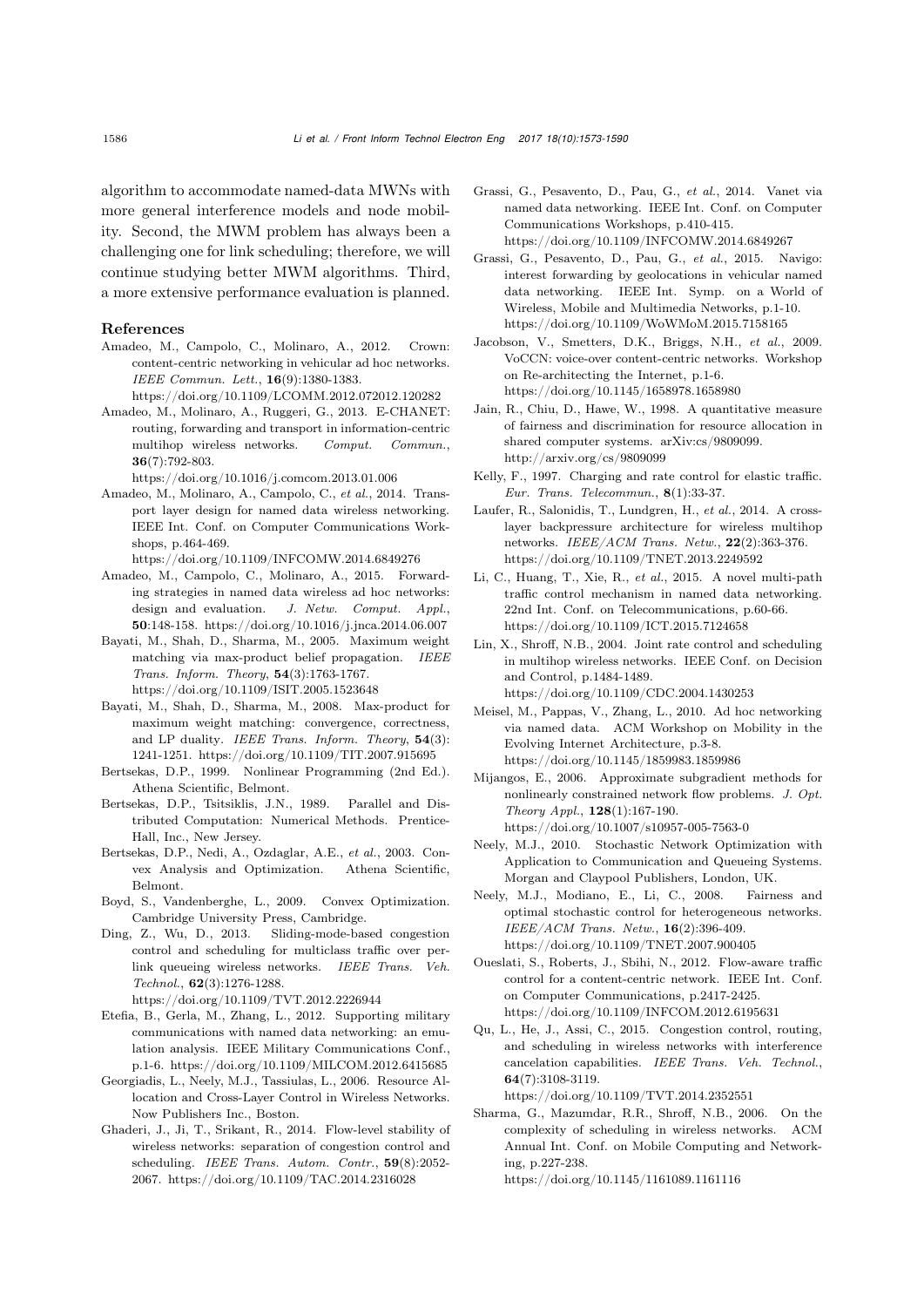- <span id="page-14-6"></span>Stai, E., Papavassiliou, S., 2014. User optimal throughputdelay trade-off in multihop networks under NUM framework. *IEEE Commun. Lett.*, 18(11):1999-2002. https://doi.org/10.1109/LCOMM.2014.2358217
- <span id="page-14-5"></span>Stai, E., Loulakis, M., Papavassiliou, S., 2015. Cross-layer design of wireless multihop networks over stochastic channels with time-varying statistics. *IEEE Trans. Wirel. Commun.*, 14(12):6967-6980. https://doi.org/10.1109/TWC.2015.2462845
- <span id="page-14-9"></span>Stai, E., Papavassiliou, S., Baras, J., 2016. Performanceaware cross-layer design in wireless multihop networks via a weighted backpressure approach. *IEEE/ACM Trans. Netw.*, 24(1):245-258.
	- https://doi.org/10.1109/TNET.2014.2360942
- <span id="page-14-11"></span>Tassiulas, L., Ephremides, A., 1992. Stability properties of constrained queueing systems and scheduling policies for maximum throughput in multihop radio networks. *IEEE Trans. Autom. Contr.*, 37(12):1936-1948. https://doi.org/10.1109/9.182479
- <span id="page-14-2"></span>Wang, L., Wakikawa, R., Kuntz, R., *et al.*, 2012. Data naming in vehicle-to-vehicle communications. IEEE Int. Conf. on Computer Communications Workshops, p.328-333.
- <span id="page-14-8"></span>https://doi.org/10.1109/INFCOMW.2012.6193515 Wang, Y., Rozhnova, N., Narayanan, A., *et al.*, 2013. An
- improved hop-by-hop interest shaper for congestion control in named data networking. 3rd ACM SIGCOMM Workshop on Information-Centric Networking, p.55-60. https://doi.org/10.1145/2491224.2491233
- <span id="page-14-1"></span>Xylomenos, G., Ververidis, C., Siris, V., *et al.*, 2014. A survey of information-centric networking research. *IEEE Commun. Surv. Tutor.*, 16(2):1024-1049. https://doi.org/10.1109/SURV.2013.070813.00063
- <span id="page-14-7"></span>Yi, C., Afanasyev, A., Moiseenko, I., *et al.*, 2013. A case for stateful forwarding plane. *Comput. Commun.*, 36(7): 779-791.
	- https://doi.org/10.1016/j.comcom.2013.01.005
- <span id="page-14-10"></span>Yi, C., Abraham, J., Afanasyev, A., *et al.*, 2014. On the role of routing in named data networking. The 1st Int. Conf. on Information-Centric Networking, p.27-36. https://doi.org/10.1145/2660129.2660140
- <span id="page-14-3"></span>Zhang, F., Reznik, A., Liu, H., *et al.*, 2013. Using orbit for evaluating wireless content-centric network transport. ACM Int. Workshop on Wireless Network Testbeds, Experimental Evaluation & Characterization, p.103-104. https://doi.org/10.1145/2505469.2508457
- <span id="page-14-4"></span>Zhang, F., Zhang, Y., Reznik, A., *et al.*, 2014. A transport protocol for content-centric networking with explicit congestion control. Int. Conf. on Computer Communication and Networks, p.1-8. https://doi.org/10.1109/ICCCN.2014.6911765
- <span id="page-14-0"></span>Zhang, L., Afanasyev, S., Burke, J., *et al.*, 2014. Named data networking. *ACM SIGCOMM Comput. Commun. Rev.*, 44(3):66-73. https://doi.org/10.1145/2656877.2656887

## Appendix A: Proof of Theorem [1](#page-7-3)

**Proof** (Performance bound of Algorithm [1\)](#page-7-0) To prove Theorem [1,](#page-7-3) we first present a necessary lemma.

Recall that  $\mu_{(i,j)}^{fI}(t)$  (or  $\mu_{(i,j)}^{fD}(t)$ ) is the forwarding rate of Interest (or Data) of flow f over link  $(i, j)$ at time slot t, and  $\mu_{(i,j)}^{fI}(t)$  (or  $\mu_{(i,j)}^{fD}(t)$ ) is the component of  $\mu^{I}(t)$  (or  $\mu^{D}(t)$ ).

Let  $L(P(t))$  represent a Lyapunov function of  $P(t)$ ,  $L(P(t)) = \frac{1}{2} \sum_{(i,j),f} (P_{(i,j)}^f(t))^2$ , where  $\sum_{(i,j),f}$  is the short-hand notation of  $\sum_{f \in F} \sum_{i \in N} \sum_{j \in R(f,i)}$ . The one-step Lyapunov drift  $\Delta(\mathbf{P}(t))$  is defined as follows:

<span id="page-14-14"></span>
$$
\Delta(\boldsymbol{P}(t)) \triangleq L(\boldsymbol{P}(t+1)) - L(\boldsymbol{P}(t)). \tag{A1}
$$

Note that JSFP's objective function  $\psi(\mu^I, \mu^D; \lambda)$  is a scalar-valued, linear function (thus concave) with respect to  $\mu^I$  and  $\mu^D$ . Let  $\psi^{\text{tar}}$  denote a desired 'target' objective function value.

Now we can present Lemma [A1,](#page-14-12) a core lemma used for proof of Theorem [1.](#page-7-3) It is similar to Theorem 5.4 of [Georgiadis](#page-13-15) *et al.* [\(2006](#page-13-15)) except that we consider finite time horizon  $t \in \{0, 1, ..., M\}$  but not expectation.

<span id="page-14-12"></span>Lemma A1 (Lyapunov optimization) If there are positive constants  $v, \varepsilon, b$  such that for all time-slots  $t \in \{0, 1, ..., M-1\}$  and all queues  $P(t)$ , the Lyapunov drift satisfies

<span id="page-14-13"></span>
$$
\Delta(\boldsymbol{P}(t)) - v\psi(\boldsymbol{\mu}^{I}(t), \boldsymbol{\mu}^{D}(t); \boldsymbol{\lambda})
$$
  
\n
$$
\leq b - \varepsilon \sum_{(i,j),f} P_{(i,j)}^{f}(t) - v\psi^{\text{tar}},
$$
 (A2)

then the time average queues and utility satisfy

$$
\frac{1}{M} \sum_{t=0}^{M-1} \sum_{(i,j),f} P_{(i,j)}^f(t)
$$
\n
$$
\leq \frac{b + v(\overline{\psi}(\mathbf{x}) - \psi^{\text{tar}})}{\varepsilon} + \frac{L(\mathbf{P}(0))}{\varepsilon N},
$$
\n(A3)

$$
\psi(\overline{\mu}^{I}(M), \overline{\mu}^{D}(M); \lambda) \ge \psi^{\text{tar}} - \frac{b}{v} - \frac{L(\mathbf{P}(0))}{Mv}, \text{ (A4)}
$$

where  $\overline{\mathbf{u}}^I(M)$  and  $\overline{\mathbf{u}}^D(M)$  are defined in Eq. [\(28\)](#page-8-5), and  $\overline{\psi}(\boldsymbol{x})$  is defined as

$$
\overline{\psi}(\boldsymbol{x}) = \frac{1}{M} \sum_{t=0}^{M-1} \psi(\boldsymbol{\mu}^{I}(t), \boldsymbol{\mu}^{D}(t); \boldsymbol{\lambda}).
$$
 (A5)

To solve JSFP, the goals include: (a) maximizing  $\psi(\cdot; \lambda)$  with respect to  $\lambda^I$  and  $\lambda^D$ , (b) stabilizing process  $P(t)$ , and (c) satisfying constraint [\(8\)](#page-5-5). Goal (c) can be achieved by solving problem [\(26\)](#page-7-4) and conducting step 4 of Algorithm [1.](#page-7-0)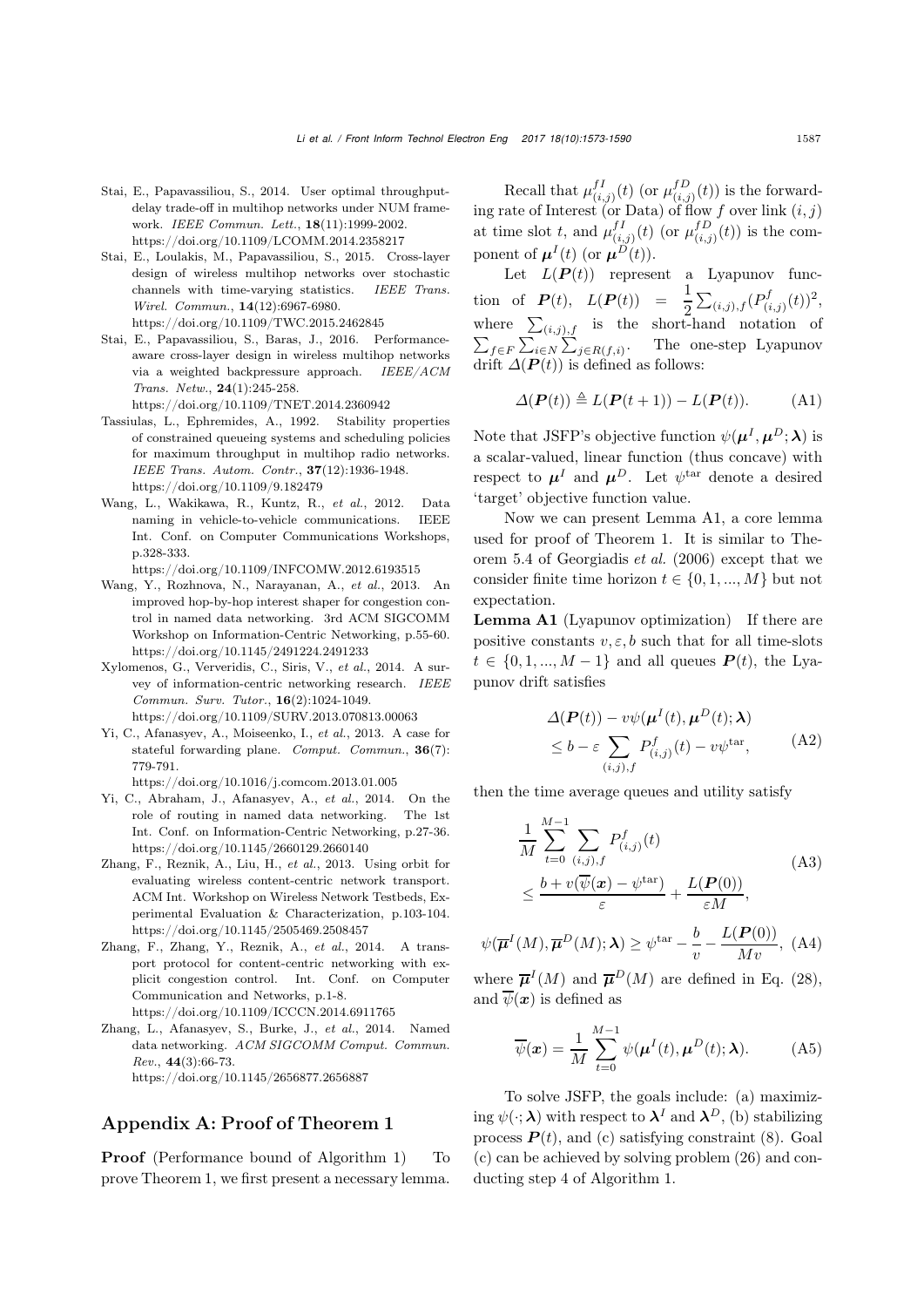An intuitive interpretation of goal (b) is as follows: If the queues of  $P(t)$  are stabilized, the time average of the 'server process'  $\mu_{(j,i)}^{fD}(t)$  should be greater than or equal to that of the 'arrival process'  $a_f \mu_{(i,j)}^{fI}(t)$  [\(Georgiadis](#page-13-15) *et al.*, [2006](#page-13-15); [Neely](#page-13-16) *et al.*, [2008;](#page-13-16) [Stai and Papavassiliou, 2014\)](#page-14-6). Hence, the stability of  $P$  queues ensures constraint  $(7)$ .

To achieve goals (a) and (b), Algorithm [1](#page-7-0) should minimize

<span id="page-15-0"></span>
$$
\Delta(\boldsymbol{P}(t)) - V\psi(\boldsymbol{\mu}^{I}(t), \boldsymbol{\mu}^{D}(t); \boldsymbol{\lambda}) \tag{A6}
$$

at every time slot  $t$  (recall that the minimization expression [\(A6\)](#page-15-0) is the condition of Lemma [A1\)](#page-14-12). As an alternative approach, Algorithm [1](#page-7-0) is actually minimizing inequality [\(A11\)](#page-15-1), which is the upper bound of expression [\(A6\)](#page-15-0).

The following lemma is important for calculating the upper bound of expression [\(A6\)](#page-15-0):

<span id="page-15-4"></span>**Lemma A2** [\(Georgiadis](#page-13-15) *et al.*, [2006\)](#page-13-15) If v, u,  $\mu$ , and A are nonnegative real numbers and

$$
v \le \max[u - \mu, 0] + A,\tag{A7}
$$

then

$$
v^2 \le u^2 + \mu^2 + A^2 - 2u(\mu - A). \tag{A8}
$$

The upper bound of expression [\(A6\)](#page-15-0) is calculated as follows:

$$
\Delta(\boldsymbol{P}(t)) - V\psi(\boldsymbol{\mu}^{I}(t), \boldsymbol{\mu}^{D}(t); \lambda)
$$
\n
$$
= \frac{1}{2} \sum_{f \in F} \sum_{i \in N} \sum_{j \in R(f,i)} [P_{(i,j)}^{f}(t+1)^{2} - P_{(i,j)}^{f}(t)^{2}]
$$
\n
$$
- V \sum_{f \in F} \sum_{i \in N} \sum_{j \in R(f,i)} (\lambda_{i,f}^{I} - \lambda_{j,f}^{I}) \mu_{(i,j)}^{fI}(t)
$$
\n
$$
- V \sum_{f \in F} \sum_{i \in N} \sum_{j:i \in R(f,j)} (\lambda_{i,f}^{D} - \lambda_{j,f}^{D}) \mu_{(i,j)}^{fD}(t) \qquad (A9)
$$

$$
\leq \frac{1}{2} \sum_{f \in F} \sum_{i \in N} \sum_{j \in R(f,i)} \left[ \mu_{(j,i)}^{fD}(t)^{2} + a_{f}^{2} \mu_{(i,j)}^{fI}(t)^{2} \right] \n- \sum_{f \in F} \sum_{i \in N} \sum_{j \in R(f,i)} P_{(i,j)}^{f}(t) [\mu_{(j,i)}^{fD}(t) - a_{f} \mu_{(i,j)}^{fI}(t)] \n- V \sum_{f \in F} \sum_{i \in N} \sum_{j \in R(f,i)} (\lambda_{i,f}^{I} - \lambda_{j,f}^{I}) \mu_{(i,j)}^{fI}(t) \n- V \sum_{f \in F} \sum_{i \in N} \sum_{j:i \in R(f,j)} (\lambda_{i,f}^{D} - \lambda_{j,f}^{D}) \mu_{(i,j)}^{fD}(t)
$$
\n(A10)

$$
\leq B
$$
\n
$$
- \sum_{f \in F} \sum_{i \in N} \sum_{j \in R(f,i)} [V(\lambda_{i,f}^I - \lambda_{j,f}^I) - a_f P_{(i,j)}^f(t)] \mu_{(i,j)}^{fI}(t)
$$
\n
$$
- \sum_{f \in F} \sum_{i \in N} \sum_{j:i \in R(f,j)} [V(\lambda_{i,f}^D - \lambda_{j,f}^D) + P_{(j,i)}^f(t)] \mu_{(i,j)}^{fD}(t),
$$
\n(A11)

<span id="page-15-1"></span>where  $B$  is defined as inequality [\(29\)](#page-8-6). Eq. [\(A9\)](#page-15-2) is due to the definition of  $\Delta(\mathbf{P}(t))$ ,  $L(\mathbf{P}(t))$ , and  $\psi(\mu^I, \mu^D; \lambda)$ . Inequality [\(A10\)](#page-15-3) holds by Lemma [A2.](#page-15-4) Inequality [\(A11\)](#page-15-1) holds because of the definition of B and unit like terms. For convenience, to prove Therorem [1,](#page-7-3) we construct an assistive problem [\(A12\)](#page-15-5) as follows:

$$
\max_{\mu^{I}, \mu^{D}} \left[ \sum_{f \in F} \sum_{i \in N} \sum_{j \in R(f,i)} (\lambda_{i,f}^{I} - \lambda_{j,f}^{I}) \mu_{(i,j)}^{fI} + \sum_{f \in F} \sum_{i \in N} \sum_{j:i \in R(f,j)} (\lambda_{j,f}^{D} - \lambda_{i,f}^{D}) \mu_{(j,i)}^{fD} \right]
$$
\ns.t. 
$$
a_{f} \mu_{(i,j)}^{fI} + \epsilon \leq \mu_{(j,i)}^{fD}
$$
\n
$$
\forall f \in F, \forall (i,j) : j \in R(f,i): \left[ \sum_{f \in F} \mu_{(i,j)}^{fI} + \mu_{(i,j)}^{fD} \right] \in \text{Co}(R), \quad (A12)
$$

<span id="page-15-5"></span>where  $\epsilon > 0$  is any positive constant, and define  $\mu^{I}(\epsilon)$ ,  $\mu^{D}(\epsilon)$  as a solution to problem [\(A12\)](#page-15-5) and  $\psi^{\epsilon}(\boldsymbol{x})$  as the optimal objective value.

<span id="page-15-2"></span>In the following, we denote  $\mu_{(i,j)}^{fI}(t)$  (or  $\mu_{(i,j)}^{fD}(t)$ ) as the forwarding rate of Interest (or Data) of flow f over link  $(i, j)$  at time slot t decided by Algorithm [1.](#page-7-0)  $\mu_{(i,j)}^{f} (t)$  (or  $\mu_{(i,j)}^{f} (t)$ ) is the component of  $\mu^{I} (t)$  (or  $\mu^{D}(t)$ ). We have

<span id="page-15-6"></span><span id="page-15-3"></span>
$$
\Delta(\mathbf{P}(t)) - V\psi(\boldsymbol{\mu}^{I}(t), \boldsymbol{\mu}^{D}(t); \boldsymbol{\lambda})
$$
  
\n
$$
\leq B - \sum_{(i,j),f} P_{(i,j)}^{f}(t) [\mu_{(j,i)}^{f}(t) - a_{f} \mu_{(i,j)}^{f}(t)]
$$
  
\n
$$
- V \sum_{f \in F} \sum_{i \in N} \sum_{j \in R(f,i)} (\lambda_{i,f}^{I} - \lambda_{j,f}^{I}) \mu_{(i,j)}^{f}(t)
$$
  
\n
$$
- V \sum_{f \in F} \sum_{i \in N} \sum_{j:i \in R(f,j)} (\lambda_{j,f}^{D} - \lambda_{i,f}^{D}) \mu_{(j,i)}^{f}(t)
$$
\n(A13)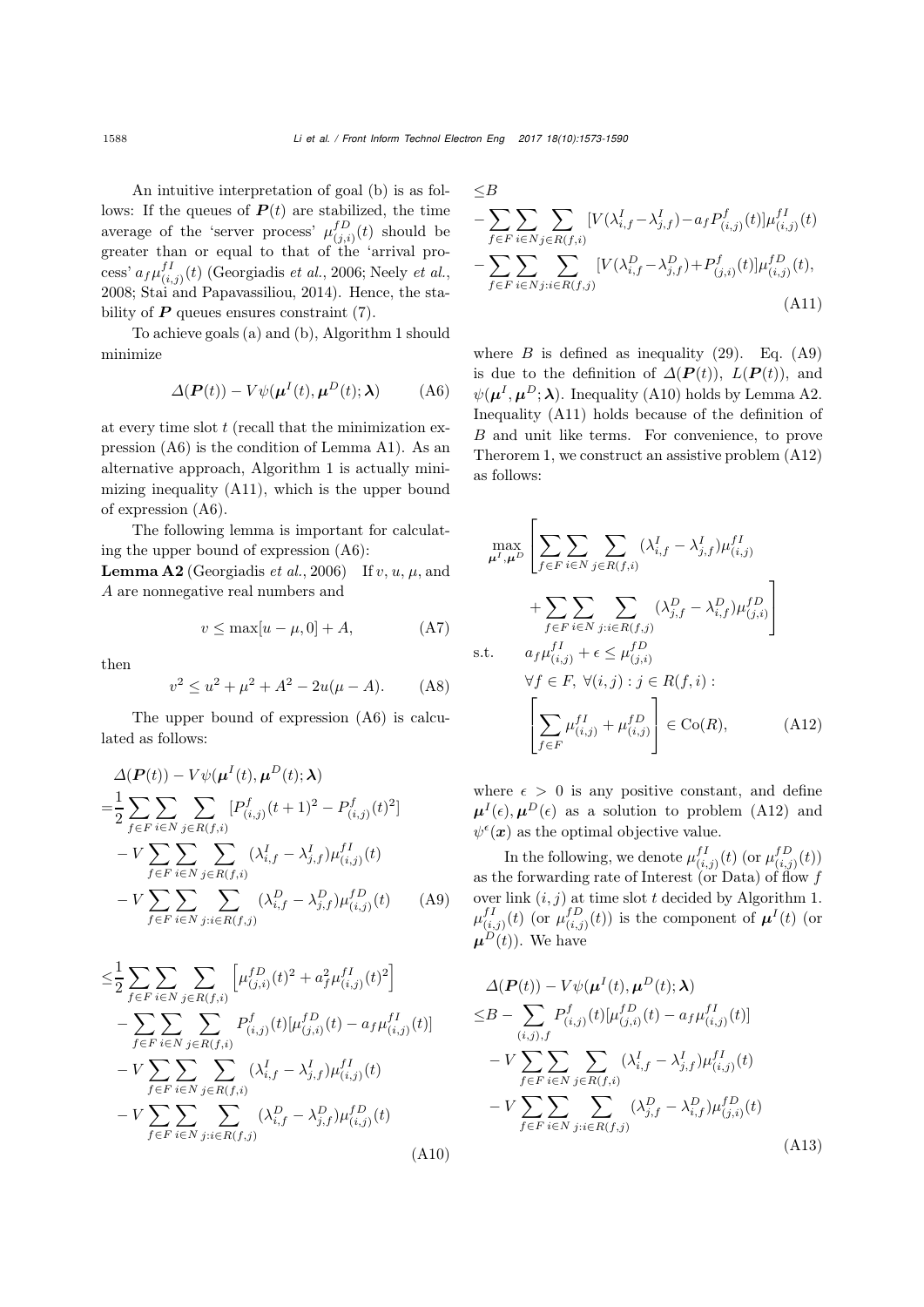$$
\leq B - \sum_{(i,j),f} P_{(i,j)}^f(t) [\mu_{(j,i)}^{f}(\epsilon) - a_f \mu_{(i,j)}^{f}(\epsilon)] \n- V \sum_{f \in F} \sum_{i \in N} \sum_{j \in R(f,i)} (\lambda_{i,f}^I - \lambda_{j,f}^I) \mu_{(i,j)}^{f}(\epsilon) \n- V \sum_{f \in F} \sum_{i \in N} \sum_{j:i \in R(f,j)} (\lambda_{j,f}^D - \lambda_{i,f}^D) \mu_{(j,i)}^{f}(\epsilon) \qquad (A14)
$$

$$
\leq B - \epsilon \sum_{(i,j),f} P^f_{(i,j)}(t) - V\psi^{\epsilon}(\boldsymbol{x}). \tag{A15}
$$

Inequality [\(A13\)](#page-15-6) holds according to inequality [\(A10\)](#page-15-3) and the definition of  $B$ . Inequality  $(A14)$  holds because Algorithm [1](#page-7-0) is actually minimizing the righthand side of inequality [\(A11\)](#page-15-1) (which is the same as inequality [\(A13\)](#page-15-6)). Inequality [\(A15\)](#page-16-1) holds because  $\mu_{(i,j)}^{f}(\epsilon)$  and  $\mu_{(j,i)}^{f}(\epsilon)$  satisfy the constraints in prob- $\lim_{\delta \to 0} (A12)$  $\lim_{\delta \to 0} (A12)$  and  $\psi^{\epsilon}(\lambda)$  is the optimal (maximum) objective value of problem [\(A12\)](#page-15-5). Inequality [\(A15\)](#page-16-1) is exactly of the same form as inequality [\(A2\)](#page-14-13) in Lemma [A1.](#page-14-12) Thus, backlog of *P* satisfies

<span id="page-16-2"></span>
$$
\frac{1}{M} \sum_{t=0}^{M-1} \sum_{(i,j),f} P_{(i,j)}^f(t)
$$
\n
$$
\leq \frac{B + V(\bar{\psi}(\boldsymbol{x}) - \psi^{\epsilon}(\boldsymbol{\lambda}))}{\epsilon} + \frac{L(\boldsymbol{P}(0))}{\epsilon M},
$$
\n(A16)

and the objective value of JSFP attained by Algorithm [1](#page-7-0) satisfies

<span id="page-16-3"></span>
$$
\psi(\overline{\boldsymbol{\mu}}^{I}(M), \overline{\boldsymbol{\mu}}^{D}(M); \lambda) \geq \psi^{\epsilon}(\boldsymbol{x}) - \frac{B}{V} - \frac{L(\boldsymbol{P}(0))}{MV}.
$$
\n(A17)

The bounds in inequalities [\(A16\)](#page-16-2) and [\(A17\)](#page-16-3) hold for any  $\epsilon$  that satisfies  $r^{\min} \geq \epsilon > 0$ , where  $r^{\min}$  is the minimum positive element of  $Co(R)$ . However, the specific value of  $\epsilon$  influences only the bound calculation, but not Algorithm [1.](#page-7-0) Thus, we can optimize the bounds in inequalities [\(A16\)](#page-16-2) and [\(A17\)](#page-16-3) separately over all possible  $\epsilon$ 's [\(Georgiadis](#page-13-15) *et al.*, [2006\)](#page-13-15). Inequality [\(A16\)](#page-16-2) implies that V-Queues are stabilized; thus, constraint [\(7\)](#page-5-4) is satisfied. The bound in inequality [\(A17\)](#page-16-3) is maximized by taking  $\epsilon = 0$ , yielding inequality [\(27\)](#page-7-5) in Theorem [1.](#page-7-3)

## Appendix B: Proof of Lemma [1](#page-8-4)

Proof (Approximate subgradient) First note that the dual function  $D(x)$  is convex because it is the pointwise maximum of a family of affine functions of *λ* [\(Boyd and Vandenberghe, 2009\)](#page-13-20). For ease of notation, we assume  $\lambda \in \mathbb{R}^n$ .

<span id="page-16-0"></span>Given  $D(\cdot)$ , a vector  $\boldsymbol{d} \in \mathbb{R}^n$  is an  $\varepsilon$ -subgradient  $(\varepsilon > 0)$  of  $D(\cdot)$  at a point  $\lambda$  if [\(Bertsekas](#page-13-28) *et al.*, [2003](#page-13-28))

$$
\forall \widetilde{\boldsymbol{\lambda}} \in \mathbb{R}^n : D(\widetilde{\boldsymbol{\lambda}}) \ge D(\boldsymbol{x}) + (\widetilde{\boldsymbol{\lambda}} - \boldsymbol{\lambda})^{\mathrm{T}} \boldsymbol{d} - \varepsilon. \quad (B1)
$$

<span id="page-16-1"></span>From inequality [\(27\)](#page-7-5), we can see that in every iteration  $k$ , JOCFS maximizes approximately  $\psi(\mu^I, \mu^D; \lambda^k)$  with respect to  $\mu^I$  and  $\mu^D$ . On the other hand, JOCFS maximizes  $\phi(\mathbf{x}; \lambda^k)$  with respect to x; thus, JOCFS maximizes approximately  $L(\boldsymbol{x}, \boldsymbol{\mu}^I, \boldsymbol{\mu}^D; \boldsymbol{\lambda}^k)$  over  $\boldsymbol{x}, \boldsymbol{\mu}^I, \boldsymbol{\mu}^D \succeq 0$  in every iteration  $k$  of JOCFS. Specifically,

$$
L(\boldsymbol{x}^{k}, \boldsymbol{\mu}^{Ik}, \boldsymbol{\mu}^{Dk}; \boldsymbol{\lambda}^{k})
$$
  
\n
$$
\geq \max_{\boldsymbol{x}, \boldsymbol{\mu}^{I}, \boldsymbol{\mu}^{D} \succeq 0} L(\boldsymbol{x}, \boldsymbol{\mu}^{I}, \boldsymbol{\mu}^{D}; \boldsymbol{\lambda}^{k}) - E^{k}.
$$
 (B2)

Similar to [Bertsekas](#page-13-26) [\(1999\)](#page-13-26) we have

$$
\forall \lambda \in \mathbb{R}^{n} : \nD(\boldsymbol{x}) = \max_{\boldsymbol{x}, \boldsymbol{\mu}^{I}, \boldsymbol{\mu}^{D}} \left[ \sum_{f \in F} U_{f} \sum_{i \in e(f)} x_{i}^{fD} + \lambda^{T} g(\boldsymbol{x}, \boldsymbol{\mu}^{I}, \boldsymbol{\mu}^{D}) \right] \n+ g(\boldsymbol{x}^{k}, \boldsymbol{\mu}^{Ik}, \boldsymbol{\mu}^{Dk})^{T} (\boldsymbol{\lambda} - \boldsymbol{\lambda}^{k}) \n\ge D(\boldsymbol{\lambda}^{k}) - E^{k} + g(\boldsymbol{x}^{k}, \boldsymbol{\mu}^{Ik}, \boldsymbol{\mu}^{Dk})^{T} (\boldsymbol{\lambda} - \boldsymbol{\lambda}^{k}),
$$
\n(B3)

which proves that  $g(x^k, \mu^{Ik}, \mu^{Dk})$  is an  $E^k$ subgradient of  $D(x)$  at  $\lambda^k$  from the definition of  $\varepsilon$ -subgradient in inequality [\(B1\)](#page-14-14).

#### Appendix C: Proof of Theorem [2](#page-9-2)

**Proof** (Optimality of JOCFS) We aim to prove the optimality of solution of JOCFS using the results in [Mijangos](#page-13-14) [\(2006](#page-13-14)). First, we analyze the boundness of  $E^k$ -subgradient of  $D(\boldsymbol{x})$ , which is a condition of the results in [Mijangos](#page-13-14) [\(2006\)](#page-13-14). As for the solution of JSFP, all the  $\mu_{(i,j)}^{fIk}$  and  $\mu_{(i,j)}^{fDk}$  satisfy  $0 \leq \mu_{(i,j)}^{fIk} \leq r_{(i,j)}^{\max}$  and  $0 \leq \mu_{(i,j)}^{fDk} \leq r_{(i,j)}^{\max}$ , where  $r_{(i,j)}^{\max}$  is the transmission rate of link  $(i,j)$  when activated. As for FCP, JOCFS actually solves problem [\(30\)](#page-8-1) that maximizes a concave objective; thus, all the  $x_i^{fDk}$  are bounded, so are all the  $x^{fIk}$ . Thus, the left-hand side of inequalities [\(11\)](#page-6-0) and [\(12\)](#page-6-1) are